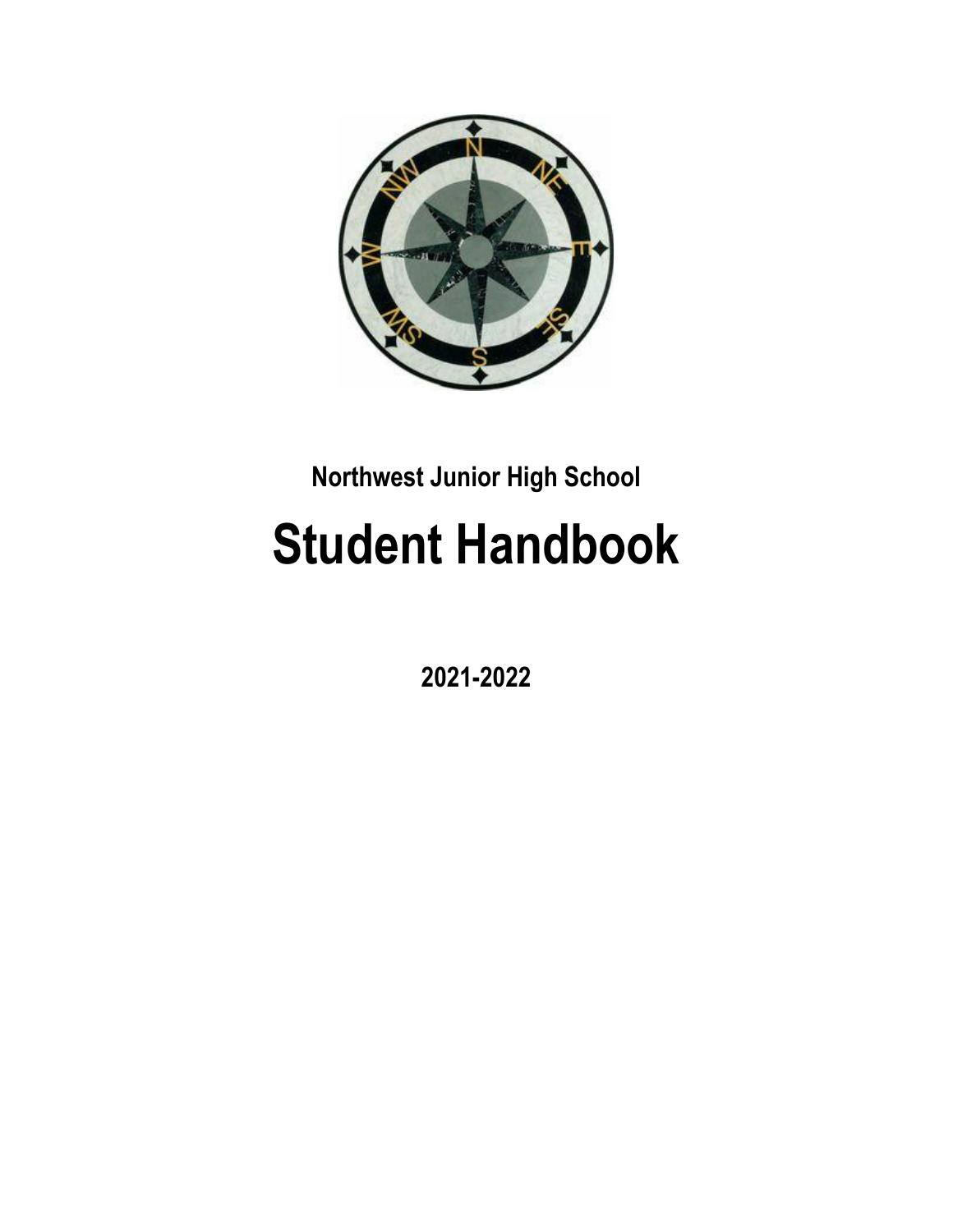# **ICCSD COVID Provision**

Students and parents must be mindful of the novel coronavirus (COVID-19) will likely be present in the community during the school year. There are various provisions in this handbook which are pertinent to that, including Health Services, Illness, Student Conduct, and Wellness.

The District will be alert for signs that students may have contracted the virus, but the student and parents must be vigilant. Any student who shows symptoms should be promptly tested and self-quarantined if necessary. If a student has close contact with someone who has tested positive they should self-quarantine. Students who test positive for COVID-19 will not be allowed to attend school or participate in extra-curricular activities until they no longer test positive.

The latest guidance from the CDC (Center for Disease Control) and the Iowa Department of Public Health regarding measures to control spread of the virus should be followed. The District has policies and procedures based upon those and upon guidance from the Iowa Department of Education. Those may be revised from time to time, and changes that may affect students and their families will be announced to the public.

# **School Hours**

Classes begin each day promptly at 8:50 am. The school day ends at 4:00 p.m. on Monday, Tuesday, Wednesday and Fridays. On Thursday and other designated early release days, school ends at 3:00 p.m. Students have limited access to the building prior to 8:35 am. Students are to leave the building by 4:10 p.m. unless they are meeting with a teacher or are involved in a supervised after-school activity. On Thursday, students must be out of the building by 3:10 p.m.

# **Backpacks/Book Bags**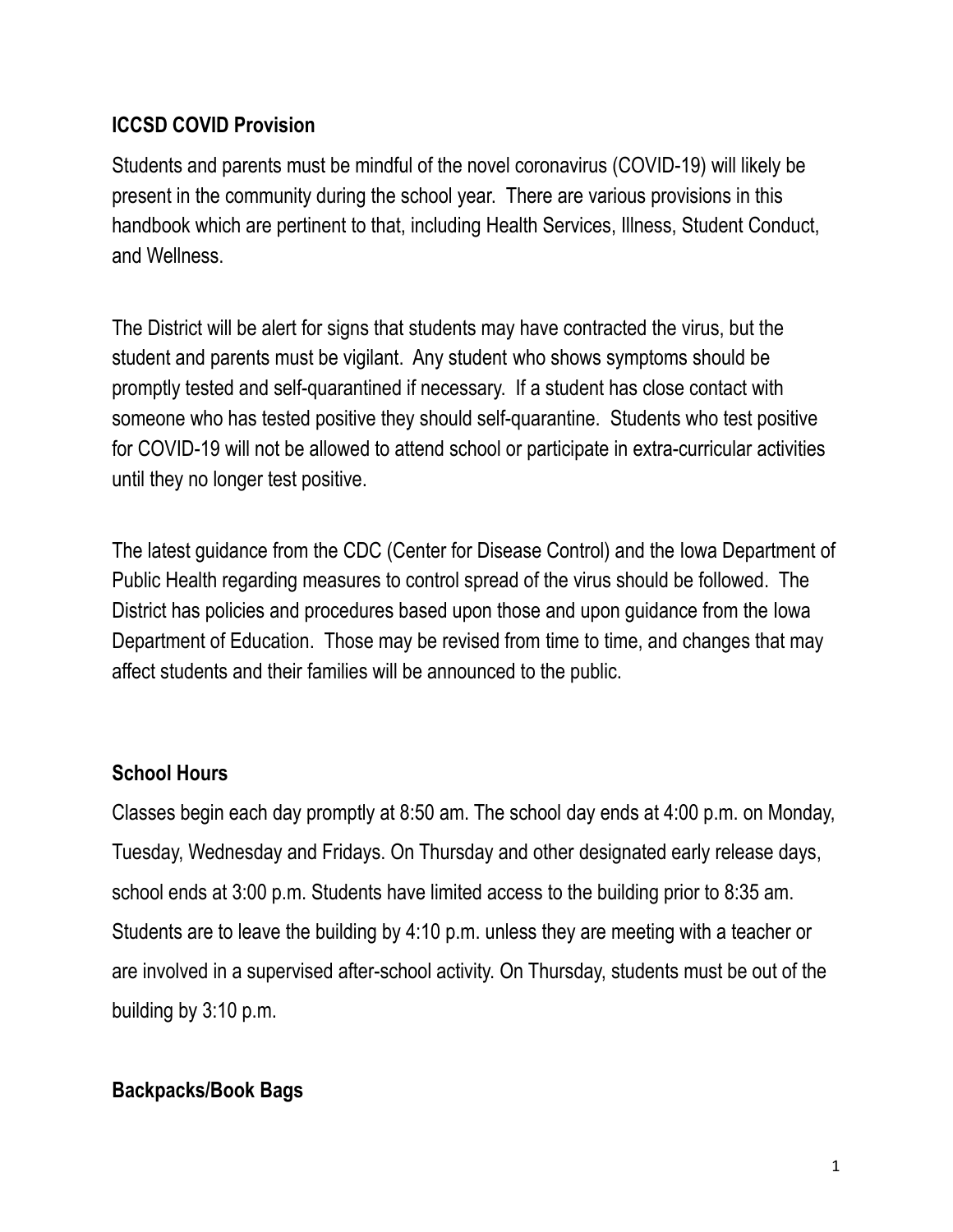Backpacks are allowed in classrooms in order to transport Chromebooks, binders, and class materials. Students are expected to keep their backpacks orderly and out of the way of classroom traffic. Periodically we will have backpack and binder clean out times. Students will have limited access to their lockers during class time due to the fact that they should be able to carry all supplies with them.

#### **Chromebooks**

All students will be issued a Chromebook for academic use. Students must follow all guidelines and requirements for care and use of Chromebooks. Chromebook privileges may be revoked if policies are not followed. Students who do not bring their Chromebook to school will NOT be issued a loaner, rather, teachers will provide paper copies of required work. Students may use charging stations in the library or study hall/cafeteria to charge their Chromebooks. If a teacher requires an online-only test, they will provide a Chromebook from their classroom for that purpose.

#### **Lockers**

Lockers with combination locks are provided to students for the express purpose of storing coats, boots, books, and other school supplies. The students shall be responsible for the contents and for the care of the locker. The lockers are the property of the Iowa City Community School District. General locker inspections may be conducted in accordance with Iowa law. Searches by school authorities may be conducted when it is believed the student is concealing evidence in violation of school policy or regulation when there is reasonable and articulable suspicion and the search is reasonably related to the basis for the search. Students may be charged for locker damages incurred to lockers during the time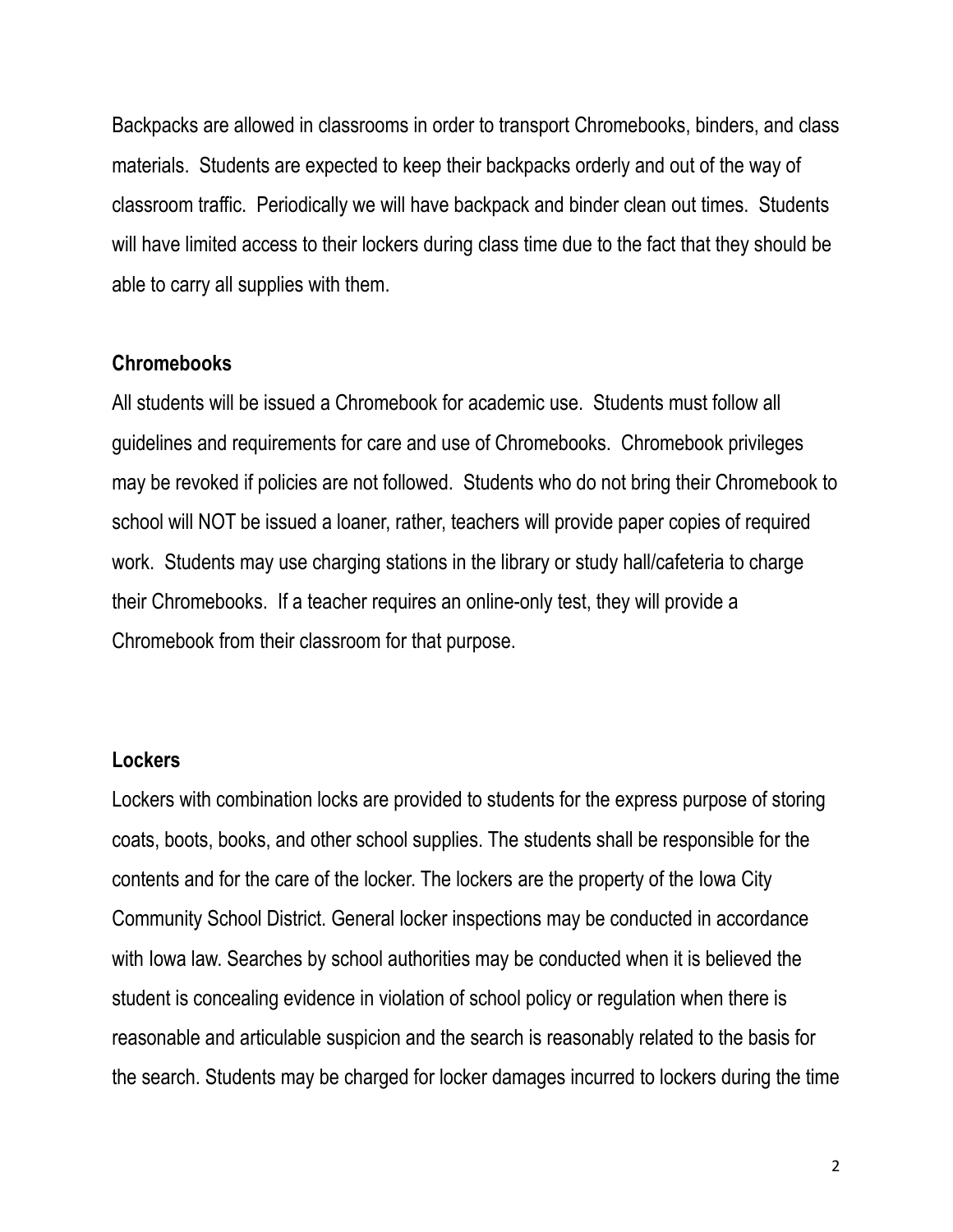that they are assigned to a locker. Students are not to divulge their combination to other students or share lockers. Students are not allowed to place personal padlocks on the lockers or purposely jam them open. **Students should never leave money or valuables in their locker**. If it is absolutely necessary to bring valuables to school, such items should be checked in at the office for security and picked up when needed. The school district does not insure nor accept responsibility for items lost or stolen from student lockers. Combinations for physical education lockers will be issued during P.E. classes. Students must at all times secure their belongings and discourage others from "borrowing" their possessions. It is also recommended that the student's name be written in all clothing articles. Belongings should be locked up at all times.

#### **Dress Code**

Students are expected to dress and groom themselves in a way that is appropriate for school. Students may not wear or display at school or school activities attire which is deemed disruptive of the school environment or unreasonably infringes on others' rights to health, safety, welfare or property. If clothing is deemed disruptive or unreasonably infringes on others' rights, the offending student will be required to correct the situation. The following list includes examples of clothing which is considered disruptive or clothing which unreasonably infringes on others' rights to health, safety, welfare or property, and is NOT ALLOWED:

- Clothing or accessories that:
	- $\circ$  Promotes the use of alcohol or drugs
	- Includes profane, violent, or offensive language or pictures
	- Include sexually inappropriate or racially biased material or references
	- Could be considered dangerous or used as a weapon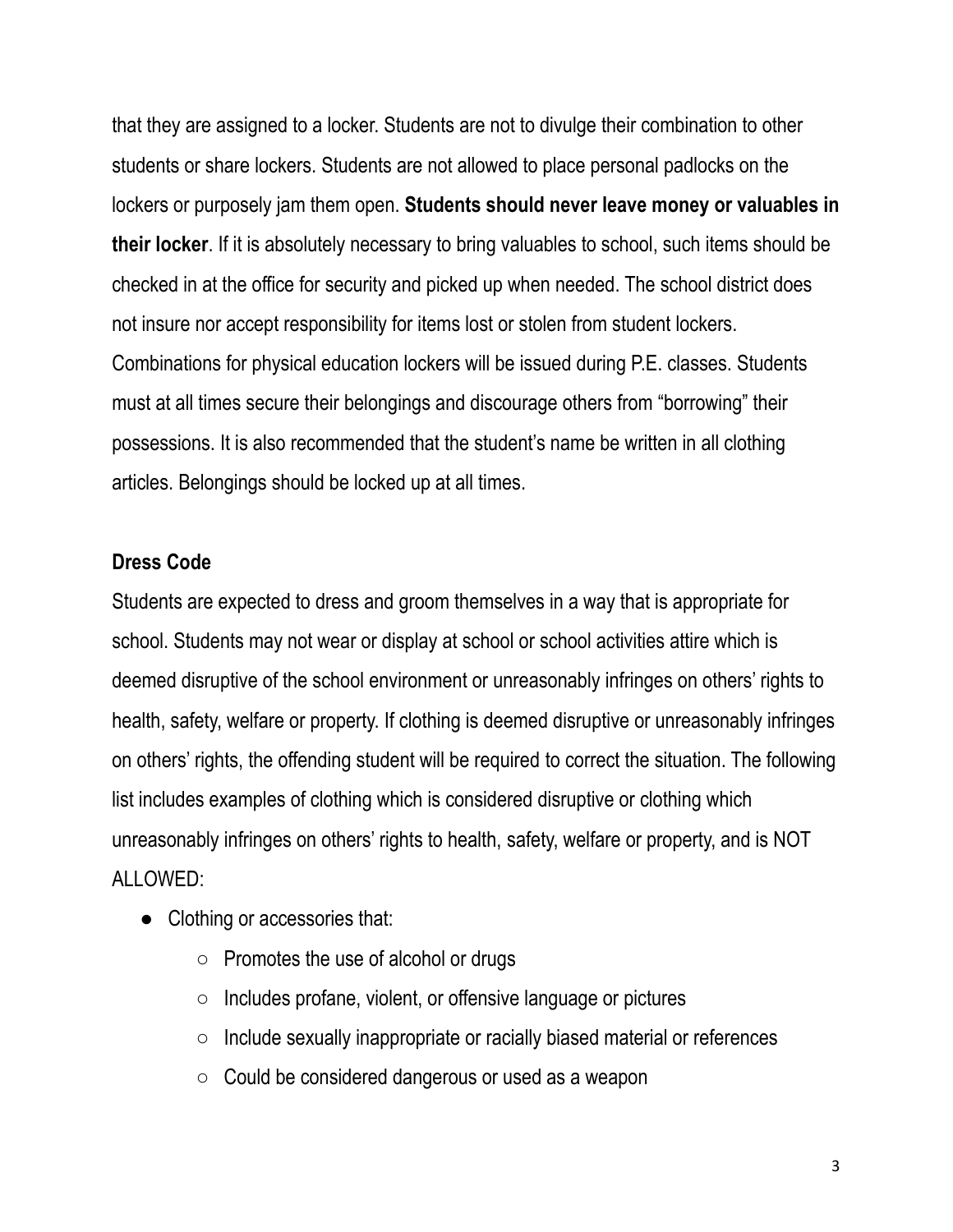#### Students ARE REQUIRED to wear:

- $\bullet$  A shirt,
- Pants/jeans/shorts/etc
- Shoes at all times during school

If there are medical or religious reasons to make an exception to these rules, the parents must request an exception. Such an exception must be approved by the administrators before the student can wear attire which is an exception to these rules.

# **Lunch Procedures**

All students are required to eat lunch in the designated eating locations (cafeteria), unless approved by administration. Students are not allowed to leave the building for lunch unless accompanied by a parent. All meals at school must be eaten in the cafeteria and all students are expected to respect the directives of the staff members in charge of the cafeterias. Failure to do so will result in a sanction which may include, but not be limited to, removal from cafeteria for a period of time as determined by the administrator. Students may be assigned to an area other than the cafeteria to eat when they behave inappropriately during lunch. All lunch trays need to be returned to the lunchroom and trash disposed in canisters.

# **Lunch Accounts**

All students will be assigned a lunch account number and all lunch purchases will be made through this account. Students can bring money for their account to the kitchen area or parents can pay online. Students are not allowed to share their lunch accounts with other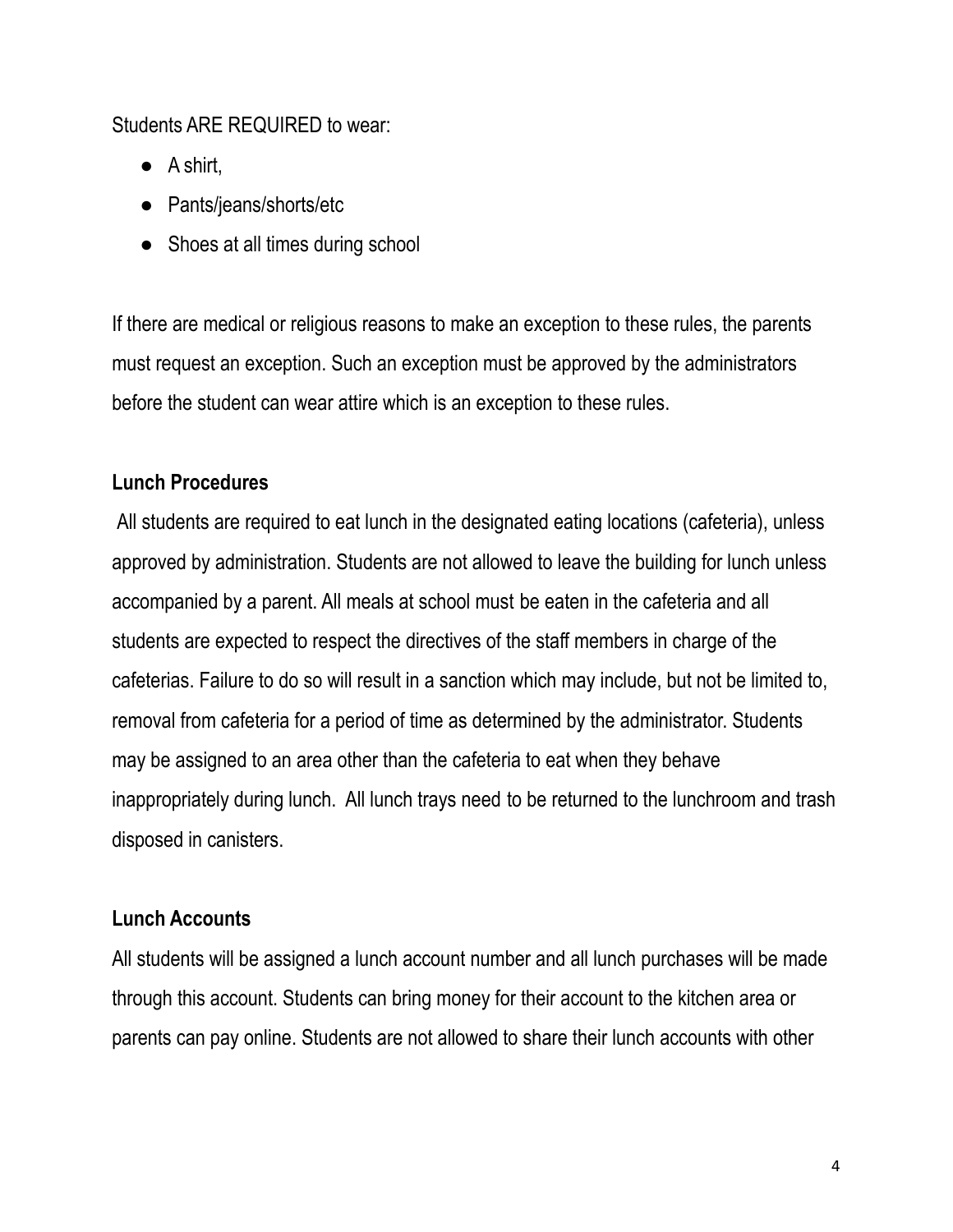students. Parents can monitor their student's accounts via the internet. Please contact the school's food service department at 319-688-1021 for account information.

#### **Cafeteria Guidelines:**

Students should go directly to the tables of their choosing. Students may be given assigned seats as a result of inappropriate lunchroom behavior. Once all students in the lunch shift have been properly seated, a cafeteria supervisor will dismiss students to the lunch line. Only eight students are permitted to sit at the octagonal tables. Only sixteen students are allowed to sit at the long, rectangular tables, eight students at a side. Students will follow the proper traffic pattern when lining up for the school lunch. Students should stay out of the cashier's lane when proceeding towards the lunch lines. Students will stay to the right of the cashiers in the cafeteria when entering the food distributing area. No jackets, bags or headphones are allowed in the serving area. Appropriate behavior is expected of all students. Food throwing will not be tolerated. Disciplinary action will be administered for food throwing. A relaxed atmosphere will be maintained. However, students are expected to remain seated unless they are returning a tray, getting a drink, getting ice cream, or getting another lunch. Trays should be placed on the tray return and never shoved or thrown into the receptacle. Excessive noise or disturbances are not permitted in the cafeteria. Other classes are in session during all lunch shifts. Students are not to enter or leave the cafeteria or MPR without a pass after a lunch period has started. Students will be expected to clean up any paper or food on, under, or near their table. Students may sign out to use the restroom during lunch. Limits will be established for the number of students given permission to go to the restroom at the same time. Additional guidelines will be detailed by supervisors at the beginning of the year and reviewed as necessary.

5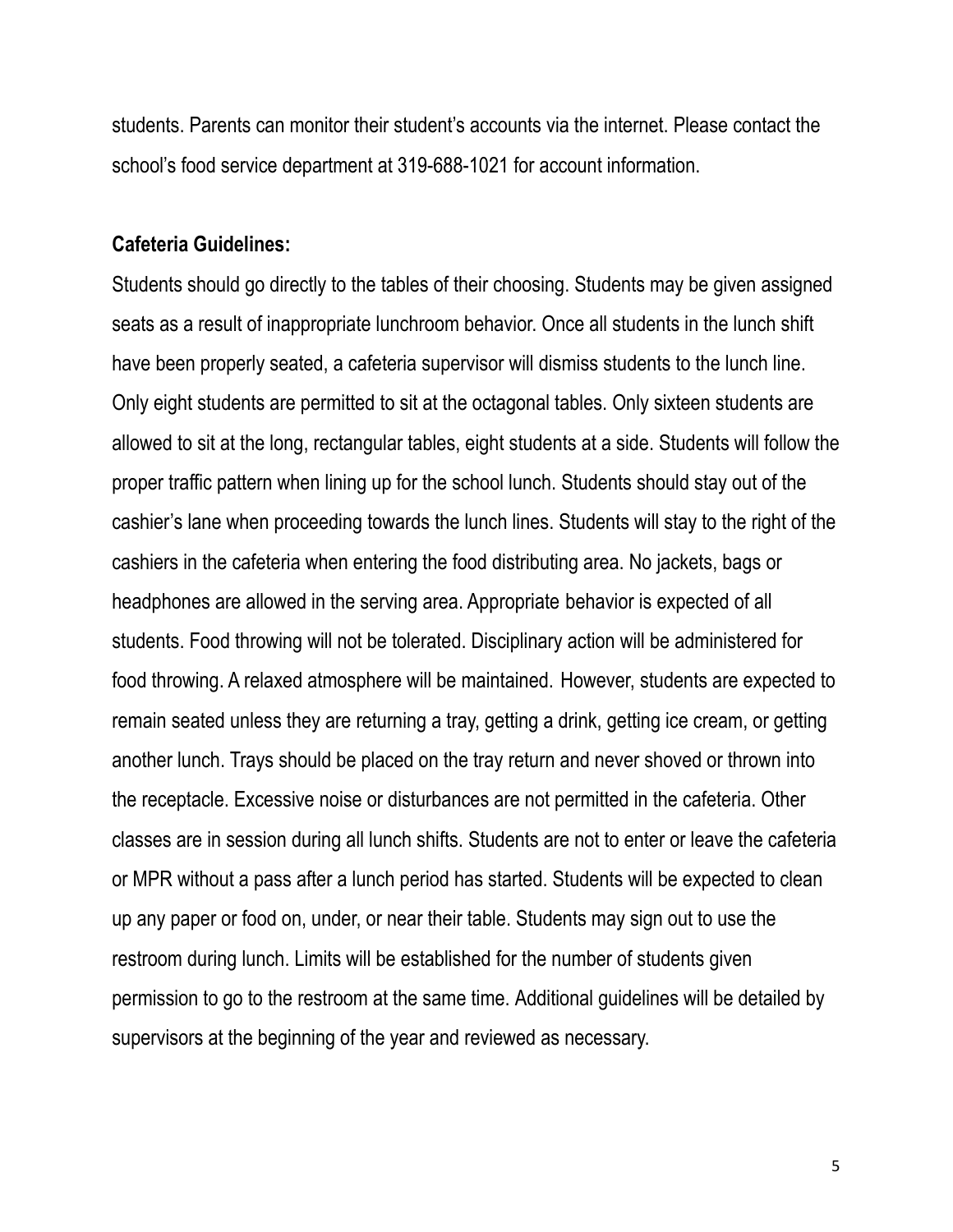#### **Medication and Illness**

No student will be given medication without written permission of a physician. Only prescription drugs or medications recommended by a physician in writing can be administered. All medications must be turned in to the Health Office for storage in a locked cabinet including over the counter medications. Injured or ill students should report to the Health Office so that proper measures may be taken. Students should **not** contact their parents directly via their personal cell phones when they are feeling ill. **Students should first report to health office and all communication can then be made through the office**. No student will be sent home when ill or injured without a parent's or guardian's permission. Emergency information is vital when a student becomes ill. Parents should take care in completing all of the information on the InfiniteCampus registration pages including phone numbers for all emergency contacts. Parents may update this information at any time by logging into their InfiniteCampus account.

Please review the health policy of the Iowa City Community School District:

<https://www.iowacityschools.org/Page/15737>. This states that students should stay home from school when he/she has a fever of 100 (F) or greater and for 24 hours after the fever has gone away, without taking tylenol or ibuprofen. Students should also stay home from school when he/she has diarrhea and/or vomiting and for 24 hours after these symptoms have occurred.

Students who are out of school due to illness are not allowed to participate in after school activities on those days. This includes athletics, clubs, music, dances or any other school sponsored after school event. Students must be in attendance the second half of the day in order to participate in any activities.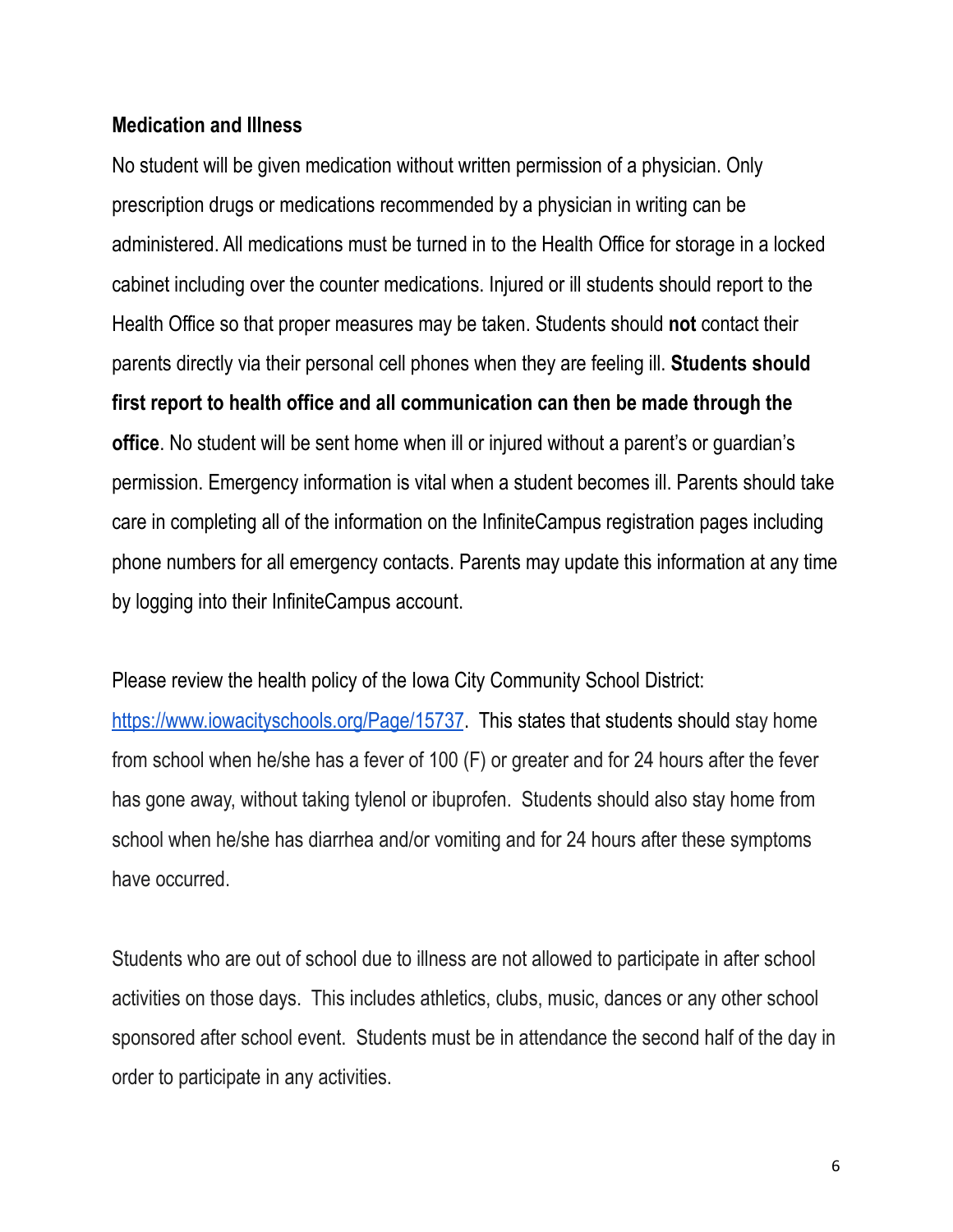#### **Passes**

Students who need to use the restroom or visit the health office, office, or library need to use a laminated pass from their teacher. If a student needs to meet with another teacher, they will need to obtain a written pass from their teacher. If a student is late to class, a teacher needs to provide a written pass to the next class or the student will be marked as Unexcused Tardy. Students with passes should go to and from their destination as quickly as possible.

#### **Inclement Weather**

In the event that we do not have school as a result of inclement weather, the decision to close school will be made at approximately 6:00 a.m. on the day of the closure. When the weather causes us to dismiss school early, the decision will normally be made by 11:00 a.m. Once a decision to close or release school early has been made, the superintendent of schools will call all parents who have registered their home phone number with the school system. Parents who do not receive calls from the automated message system should notify the school with their current phone number. Local radio and television stations will also be notified. If you think there is the likelihood that a closure might occur, please listen for information on one of the local radio or television stations. When we close or release early due to the weather, all Northwest Junior High activities and practices will be canceled or postponed.

#### **Telephone Use**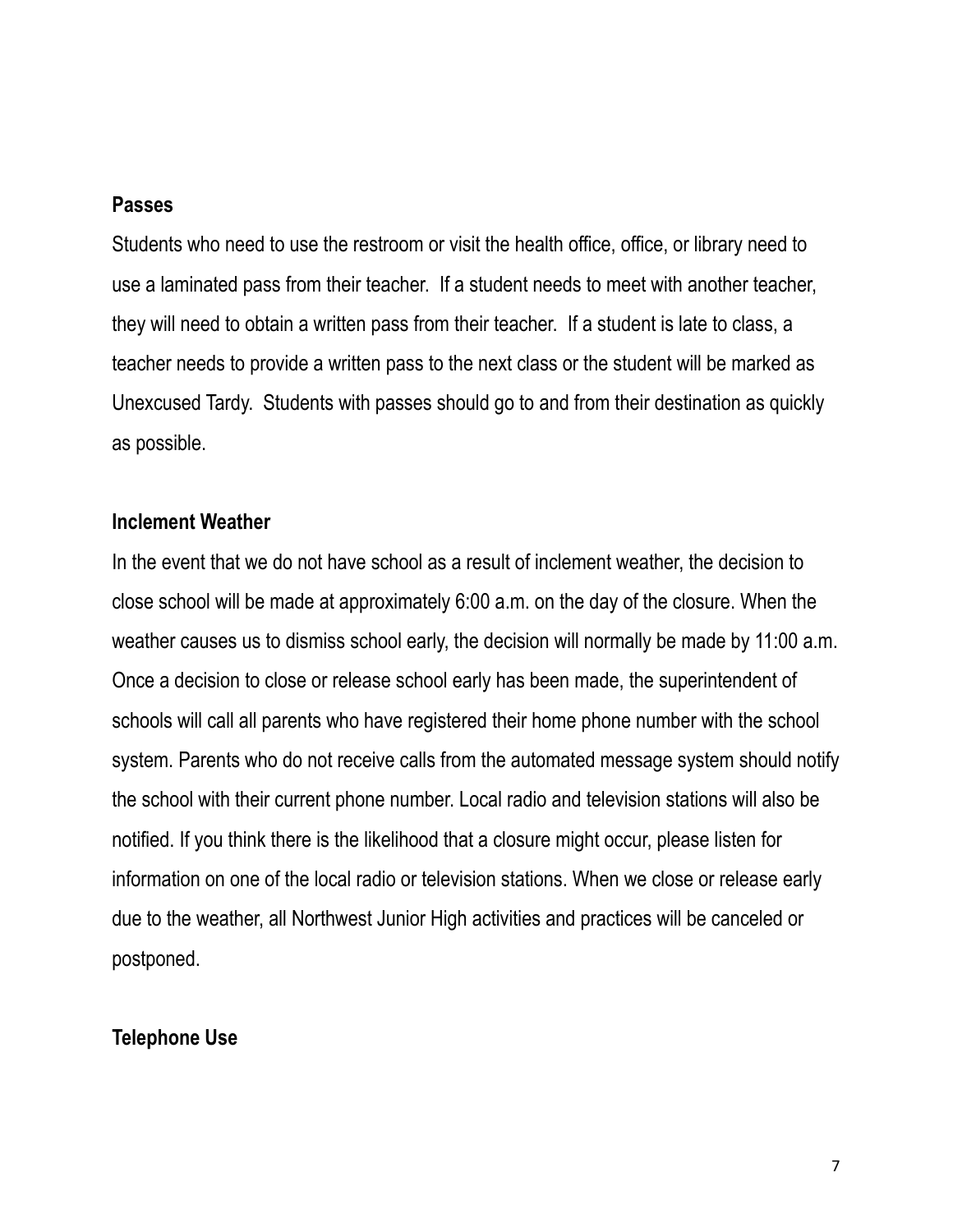Students are only allowed to use cell phones during lunch. They may also check them during passing time. Parents needing to contact their students should contact the main office for assistance. Unless it is an emergency, students will be called to the office between classes for messages from parents/guardians. Cell phones that are used in a disruptive way during school may be taken and returned to parents. Northwest will not be responsible for lost or stolen phones. **The use of cameras and recording functions of cell phones is**

# **prohibited.**

# **Cell Phone/Personal Technology Policy & Confiscation Procedures**

Students may use cell phones during passing time and at lunch while school is in session. All phones must be put away, and ringers silenced before entering the classroom. Phones in use or view during class time may be confiscated by staff (this includes using phones to listen to music). Students who refuse to comply will be subject to additional school consequences. Additionally, students are not allowed to have headphones/earbuds on or in their ears during class.

At Northwest Junior High School the following steps will be used to enforce the policy:

- 1. At the beginning of class all teachers/staff will say "secure your phones"
- 2. Students should have their phones put away and out of sight.
- 3. If a phone is out or being used, the teacher will remind the student to put the phone away.
- 4. If a phone is out or being used again, the teacher will confiscate the phone and return it to the student at the end of the class period.
- 5. If the phone is out or being used multiple times, the teacher will confiscate the phone and deliver it to the main office where it will be secured until the end of the day.
- 6. If a student is refusing to give up his/her cell phone or to follow a teacher's directions related to the phone, a counselor or administrator will be called and escort the student to the office where the phone will be secured.
- 7. If a student's cell phone/device is confiscated three (3) different times and turned into the office, it will be held at school until a guardian comes to school to pick it up. A conference will be requested with student/guardian/admin to discuss possible solutions and/or additional consequences such as:
- a. Multiple-day cell/device detention;
- b. Trimester long cell/device detention;
- c. Yearlong cell/device detention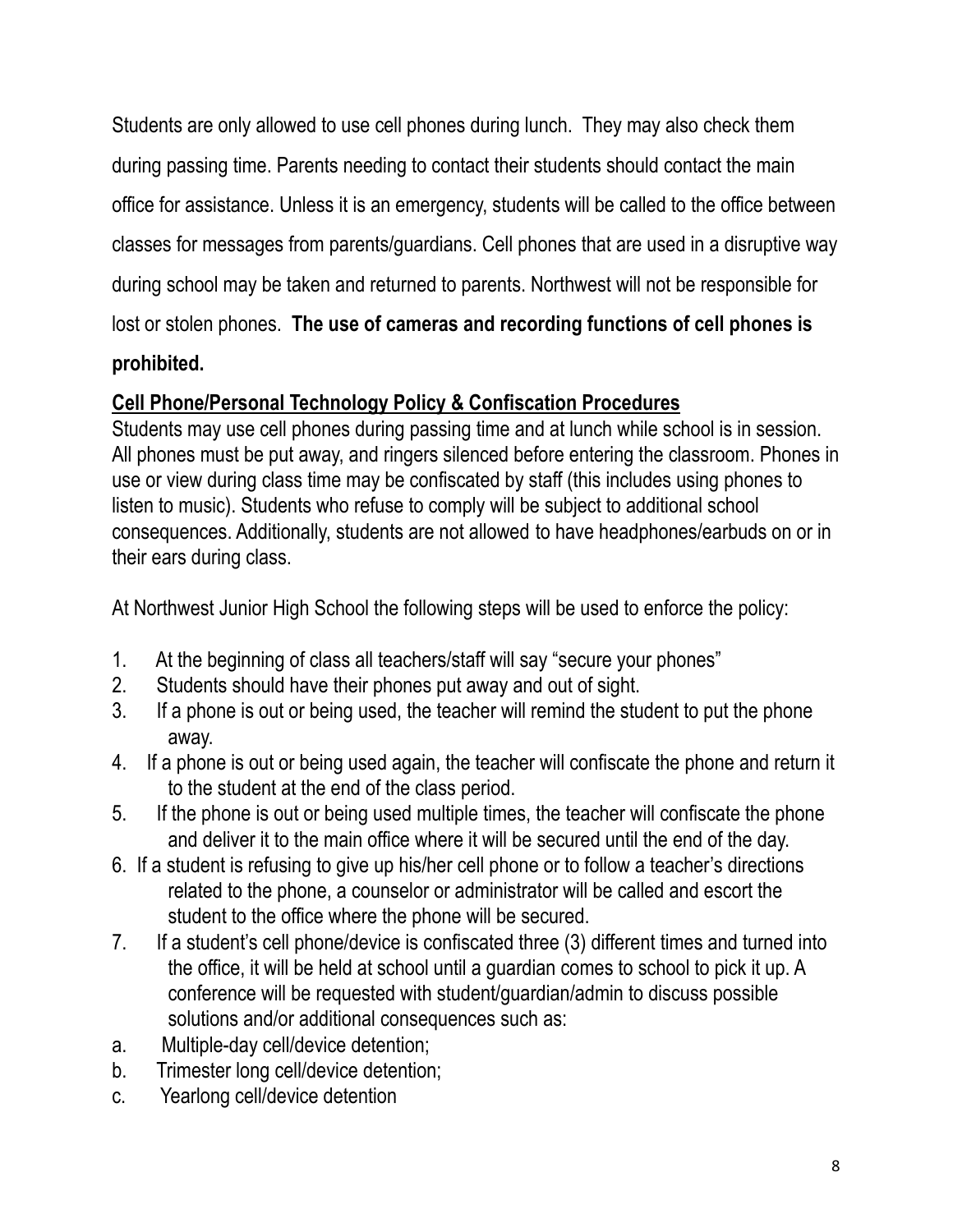#### **Safety Rules**

Fire, tornado and school lockdown drills will be held periodically. Evacuation routes and procedures are posted in each classroom. Students are to evacuate quickly and quietly. The building is to be evacuated each time the fire alarm sounds. Re-entry to the building is to be made after the alarm stops and an announcement will be made over the PA system. Drills for tornado warnings will also be conducted. We do not evacuate the building for tornado drills. The following procedure is followed: move to the assigned area, kneel down and cover your head for protection. Teachers will explain the procedures during class and practice drills. Any time it is determined that a student purposely pulls a fire alarm, they may be suspended from school for three to five days and the infraction will be reported to the legal authorities.

#### **To and From School**

It is very important that all students are afforded safe, non-threatening passage to and from school. **For this reason, students actions to and from school are governed by school rules.**

#### **Automobiles, bicycles, skateboards and mopeds**

Students will not be permitted to drive and park personal vehicles at school or surrounding grounds. Bicycle racks are provided. All bicycles brought to school should be locked in the racks at all times. Skateboards and motorized bikes, including mopeds, are not allowed on the school premises. School is not responsible for lost or stolen items.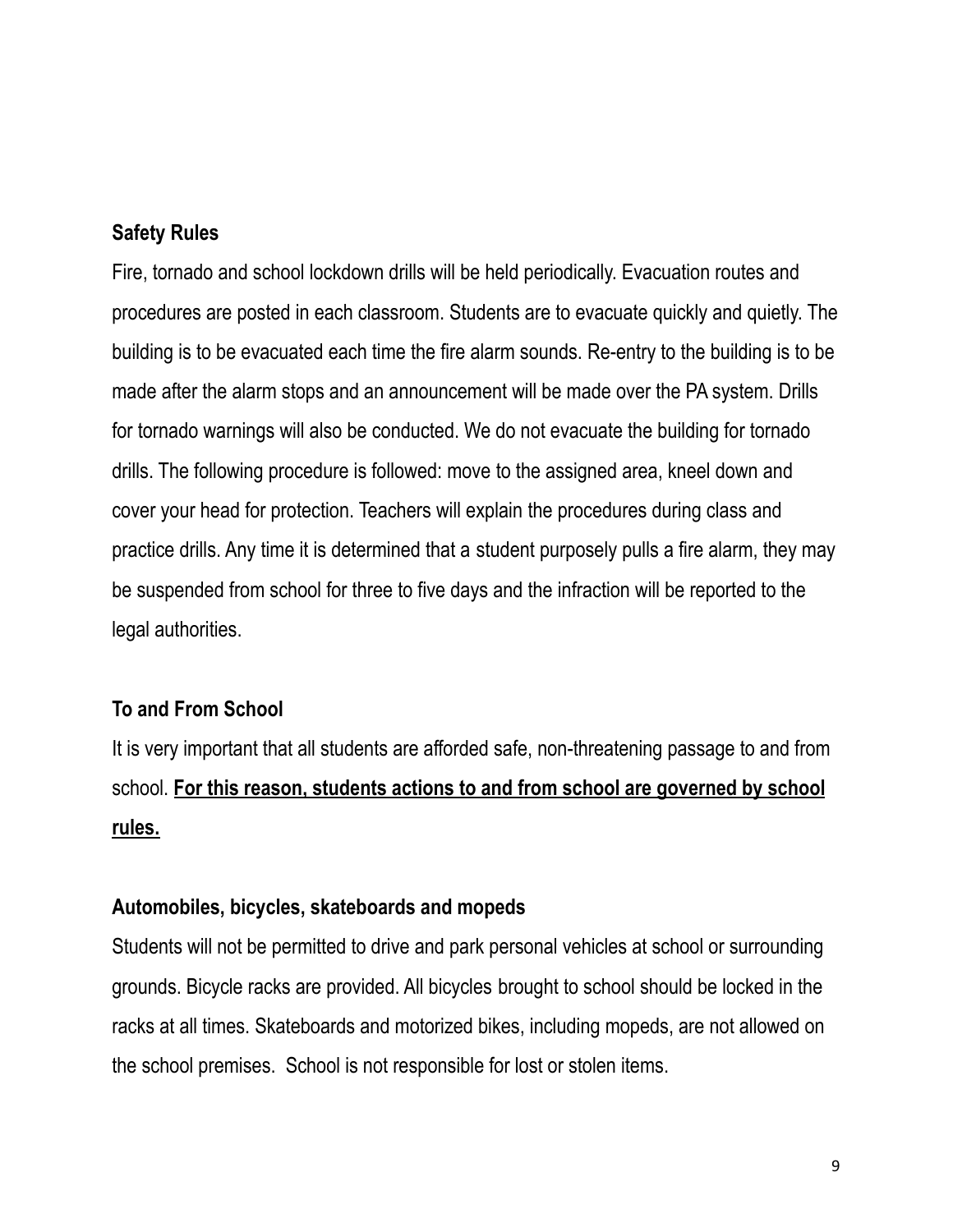# **School Bus Information**

Bus Rules:

1. Students shall be at their designated pickup location at the time scheduled for the bus to arrive. Be on time! The driver will not wait.

2. Students who must walk some distance along the roadway to or from the designated bus stop shall walk on the left side facing the oncoming traffic.

3. Students are to stay off the roadway at all times while waiting for the bus at the designated stop.

4. Students who must cross a roadway when boarding or leaving a bus must go to the front of the bus and wait for a signal from the driver before crossing the road. The driver shall see that the way is clear before signaling students to cross. Students must never cross behind the bus.

5. Students are to wait until the bus has come to a complete stop before attempting to enter or leave. No pushing or shoving is allowed while waiting for the bus to stop.

6. Students must keep their arms and head inside the bus at all times and refrain from throwing objects out of windows or in the bus.

7. Students must remain in their seats while the bus is in motion.

8. Eating, drinking, or smoking on the bus is prohibited. Gum chewing is not allowed on school buses.

9. Students are not allowed to bring skateboards on the bus.

10. Students shall conduct themselves in an acceptable manner at all times. Fighting, vulgarity, rude or abusive behavior, damaging the bus or other improper conduct shall not be tolerated. Any student damaging bus property will be required to pay for the damage and will be suspended from riding the bus.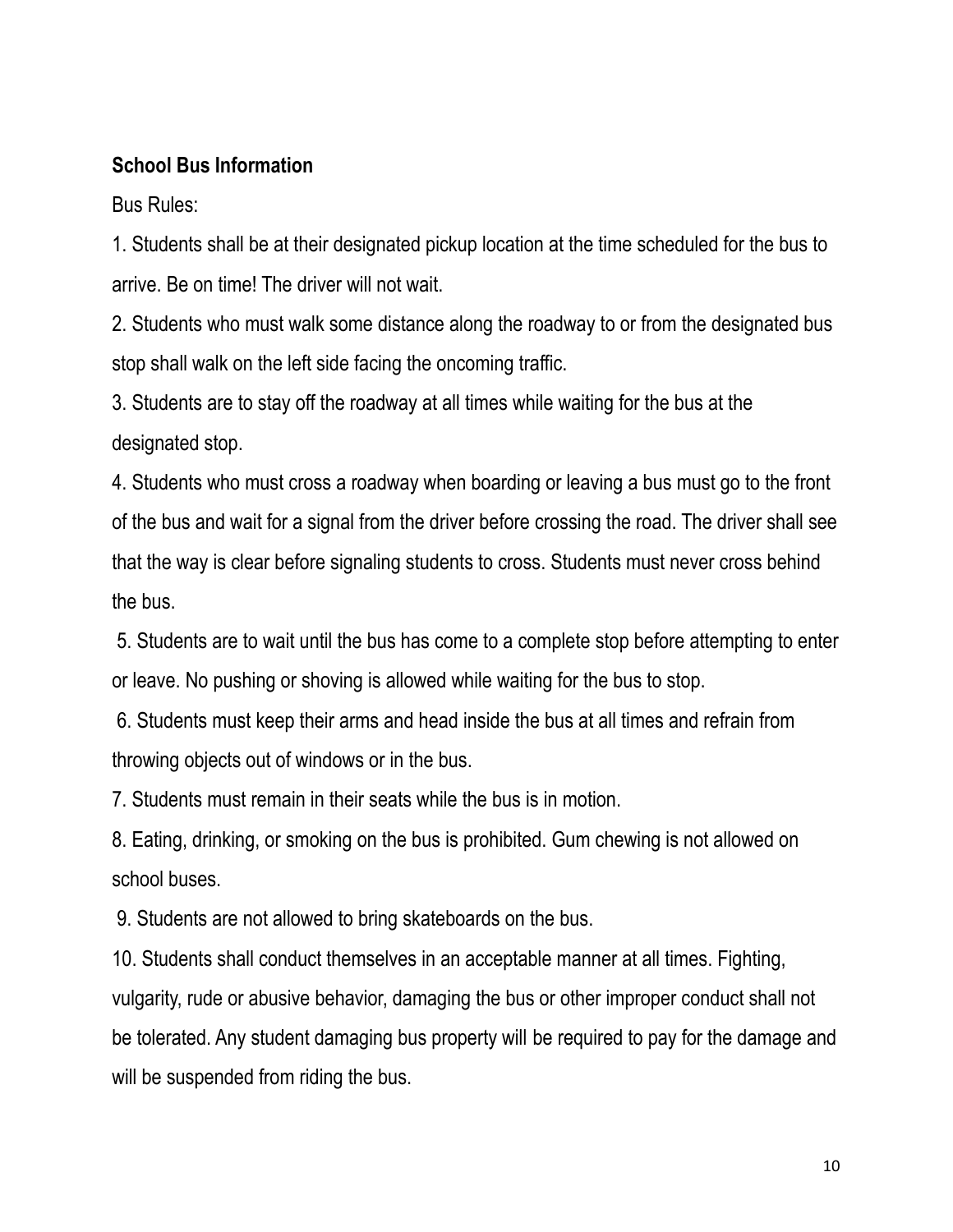11. Students may ride only those buses to which they are assigned. School board policy states that permission will not be granted for a student to ride any bus other than his/her designated bus.

12. Students will be discharged only at approved stops unless another route stop is requested by the parents in writing and approved by the bus company.

#### **Procedures for Dealing with Bus Discipline Problems:**

Students demonstrating inappropriate behavior on the bus and who fail to correct the problem behavior will lose bus privileges.

1. The student will visit an administrator about the inappropriate behavior and make a plan for appropriate behavior. Parents may be contacted depending on the severity of the violation.

2. The second violation will result in the student visiting with an administrator about his/her behavior on the bus. A second report will be sent home to parent or guardian informing them of the bus problem and action taken. Depending on the severity of the violation, the student may be suspended from the bus for a period of time or assigned school detention. 3. The third violation will result in the student visiting with an administrator about his/her behavior on the bus. Depending on the severity of the violation, the student may be suspended from the bus for a period of time or assigned school detention.

4. Additional reports beyond the third report **will** result in students losing their bus riding privilege for a period of time designated by the administration/bus company and/or the administrator will inform the student that the next written report **will** result in school detention.

# **Academic Program**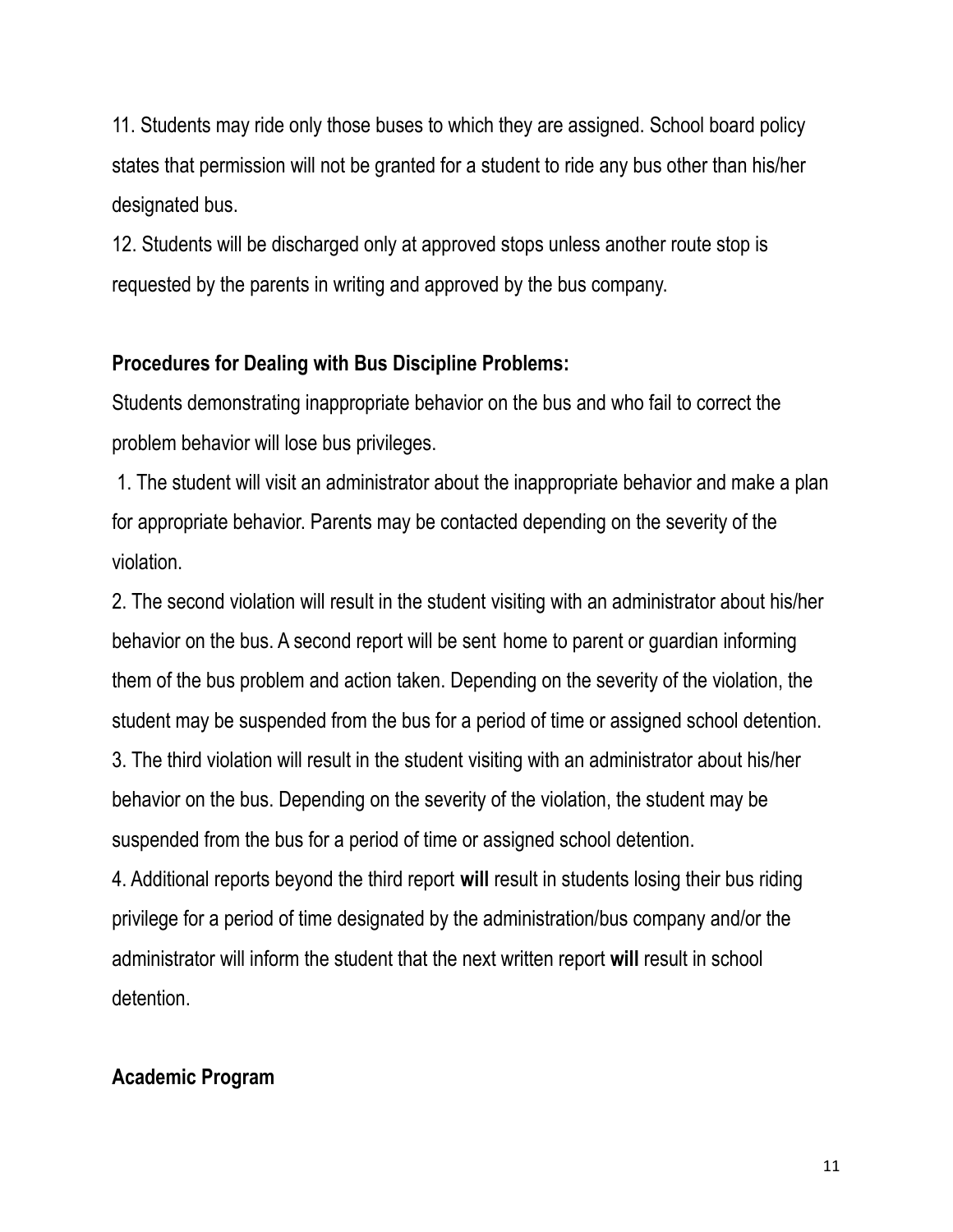## **Grading/Promotion Policy**

A letter-grading system, A, B, C, D, F (not passing) is used in most subjects. In credit/no credit courses "C" (credit) or "N" (no credit) is used. Students will receive a report card at the end of each twelve week period.

# **Academic Recognition**

Students will be recognized at a special assembly for exceptional academic behaviors and outstanding academic performance. Awards will be presented at award assemblies during the final week of the school year.

#### **Report Cards**

Report cards will be distributed at the end of each grading period. At the end of the school year, report cards will be posted in Infinite Campus. Mid-term grades indicate the progress made to that point in the grading period. Other informal reports, written or verbal, may be conveyed by teachers or principals during the grading period.

#### **Changing Classes/Teachers**

If you need to change a class, please visit with your guidance counselor. Administrators must approve all class changes. Class changes need to be made as soon as possible when a trimester is starting. Guidance counselors and administration have the right to deny class changes due to a late date or class size. If you have an issue with a teacher, please contact a guidance counselor or administrator. It is important to try to work out the issue, rather than just changing teachers. A conference with parents, the student, administration, and the teacher will be held to create a solution prior to changes being made.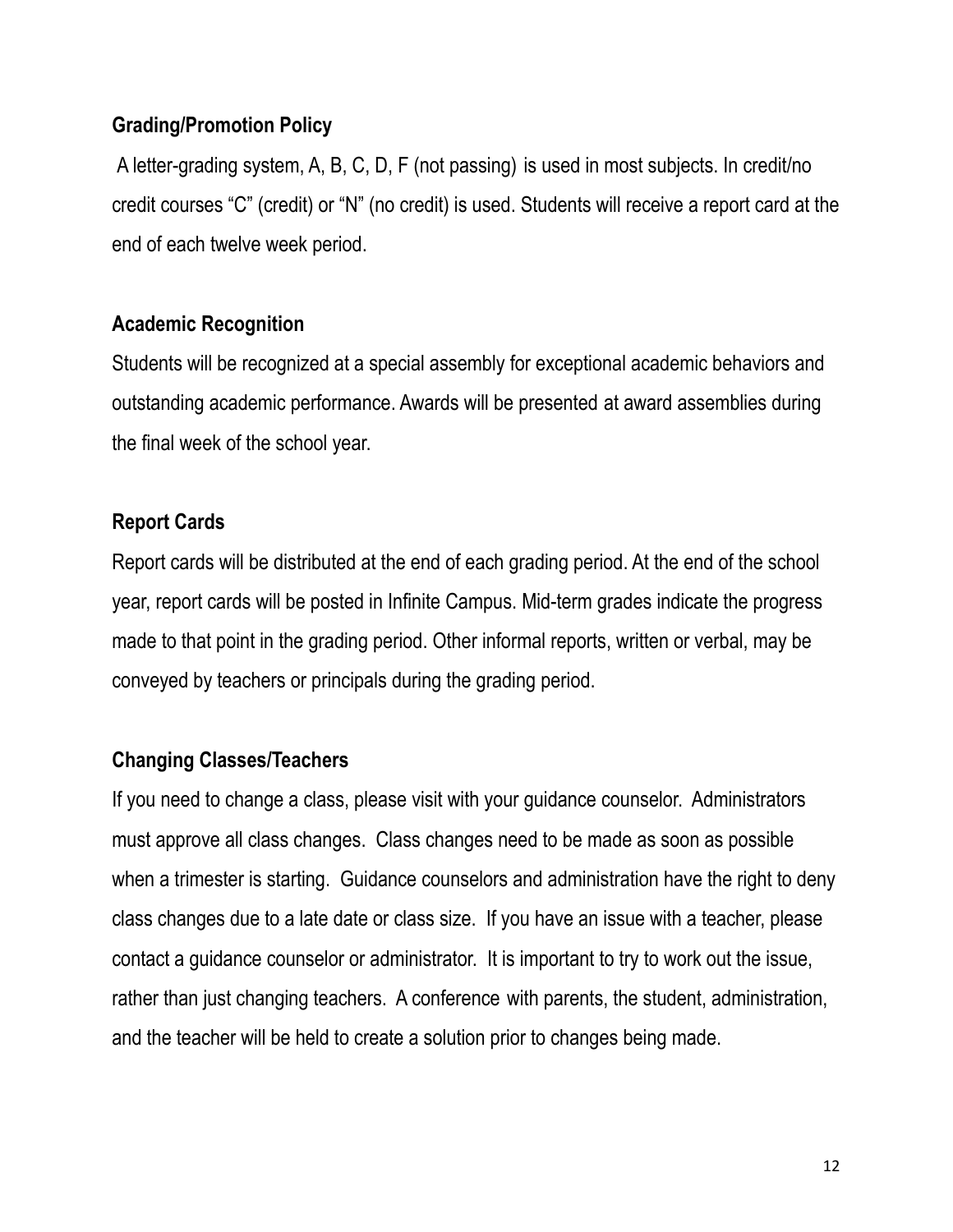#### **Counselors**

Two counselors are available to talk with students. Generally, students are assigned to a specific counselor; however, a student may talk with either counselor. The students' problems do not have to be about school. Students are asked to sign up to see their counselor with the counselor's secretary, between classes, unless the problem is critical. Counselors will send for the student during a student's study hall period if the problem is not of an emergency nature.

#### **Homework**

Most teachers will assign homework as part of the student's responsibility for learning. There are multiple places students can check for homework assignments. Students should always check Canvas. In addition, all families are encouraged to sign-on the school's online database, InfiniteCampus. Through InfiniteCampus, parents and students can keep track of grades, assignments and attendance information. InfiniteCampus login information is available to parents anytime from the main office. Students will receive their login information during the first two weeks of school. Additionally, all students will be provided an assignment notebook which they should carry with them at all times. Teachers may assign consequences for students who do not complete their homework on time. The school office will accept requests for make-up work when:

1. A student has been absent for three days or more and

2. A student does not have access to InfiniteCampus. There may be a delay in securing homework depending on the time of day the request is made. Students returning to school on the third day should get their assignments directly from the teacher. Work must be turned in within the same number of days that the student was absent.

13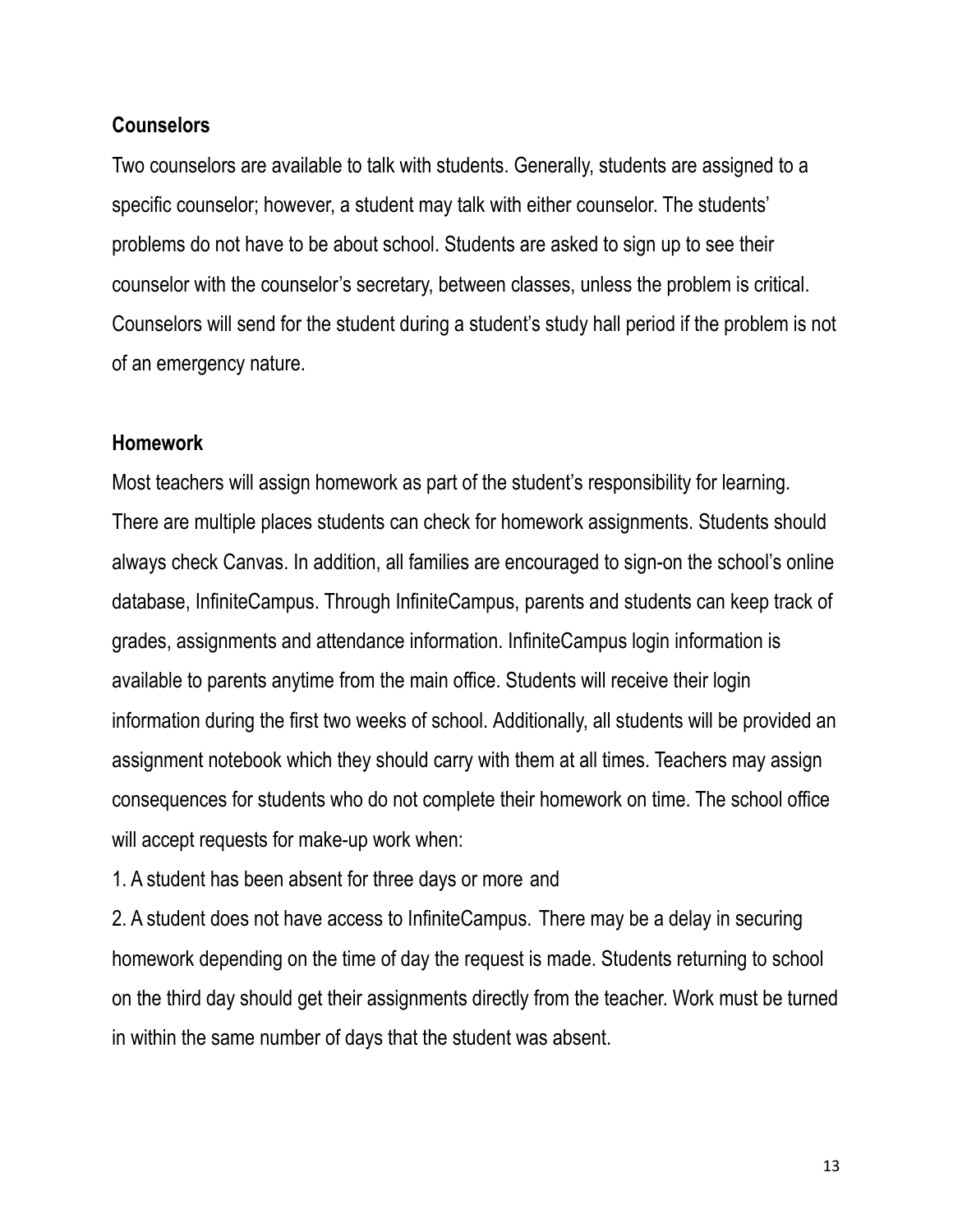#### **Cheating/Plagiarism**

Cheating and plagiarism can be defined as taking another's work and passing it off as your own. Someone else's work includes your peers, a textbook or other written source, online, or other media sources. Cheating and plagiarism will be taken seriously and consequences will be delivered accordingly. If you have questions about using appropriate citations, please speak with one of your teachers. Copying another student's homework is likely to result in zero credit for the assignment, as well as other consequences. Do not allow other students to copy your work. You could also be subject to consequences.

#### **Textbooks**

Textbooks are furnished by the school. Students must pay replacement cost for lost, stolen, and/or damaged books. If a book is damaged and needs to be rebound (e.g. broken binding) the fine is \$9.00, pen/pencil marks \$3.00, torn pages (minor) \$4.00, torn pages (major) \$6.00, and pages missing \$7.00. Students are responsible for class and/or library books that have been checked out to them. It is recommended that book covers be placed on all textbooks.

#### **Study Hall**

Study Hall meets in the cafeteria or Little Theater. Attendance in study hall is mandatory as with any class. Behavior expectations mirror any other class. Be respectful to the supervisor and your classmates. Be responsible and bring work to do. Be safe and stay in your seat unless you have permission. Please refer to the PBIS study hall expectations for additional guidance.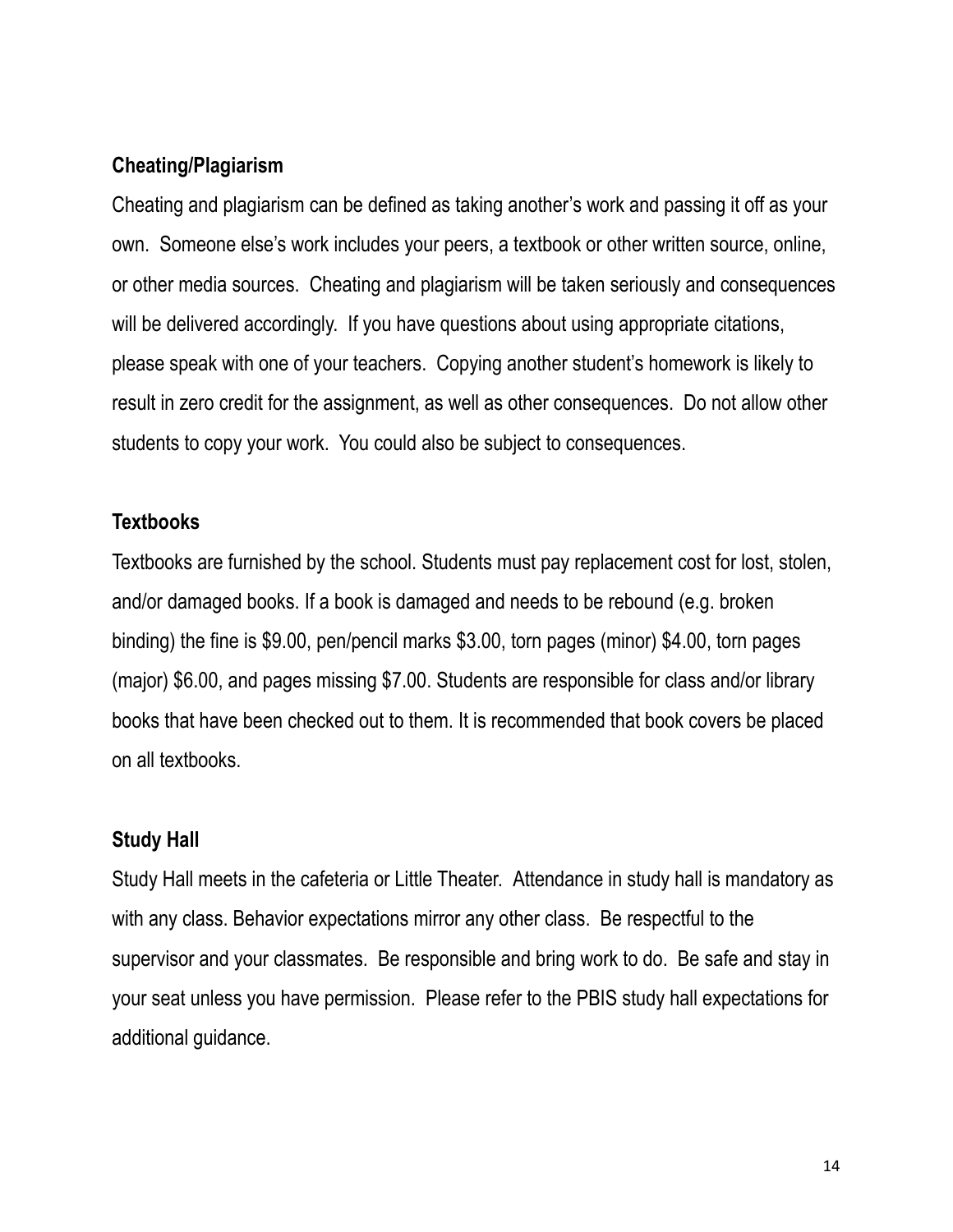#### **Study Hall Procedures/Rules**

1. Students must bring work to study hall. If students prefer not to do homework they should bring a book to read.

2. Passes will not be honored until after attendance is taken. Passes to see a teacher must be obtained BEFORE the study hall meets. Passes from the study hall supervisor may be used to go to a locker, the rest room, or office.

3. To leave study hall students must log out, printing first and last names, destination, period, time out and time in when returning.

4. Talking is not permitted unless permission is granted by the study hall supervisors.

5. Only one person at a time at the drinking fountain, and pencil sharpener.

# **Student Assistance**

The Northwest Junior High Philosophy states, among other things, "students should have the opportunity to develop intellectually, socially and physically within a comprehensive curriculum" and to "develop self-discipline, pride in accomplishment, and a feeling of self worth." Staff is committed to providing factual information as well as experiences and opportunities for values clarification and decision making to enable students of diverse abilities, interests, needs, talents, and motivation to accomplish these goals. However, teachers recognize that students can experience a number of personal, intellectual, behavioral and medical problems which can have adverse effects on their behavior, conduct or academic performance in school. Student learning problems could include learning disabilities, physical illness, emotional and psychological problems, family and legal problems, alcohol and drug abuse, or other personal problems. The school becomes concerned when any of these problems, whichever occur in a student or with a family member, repeatedly and definitely interfere with a student's school performance, or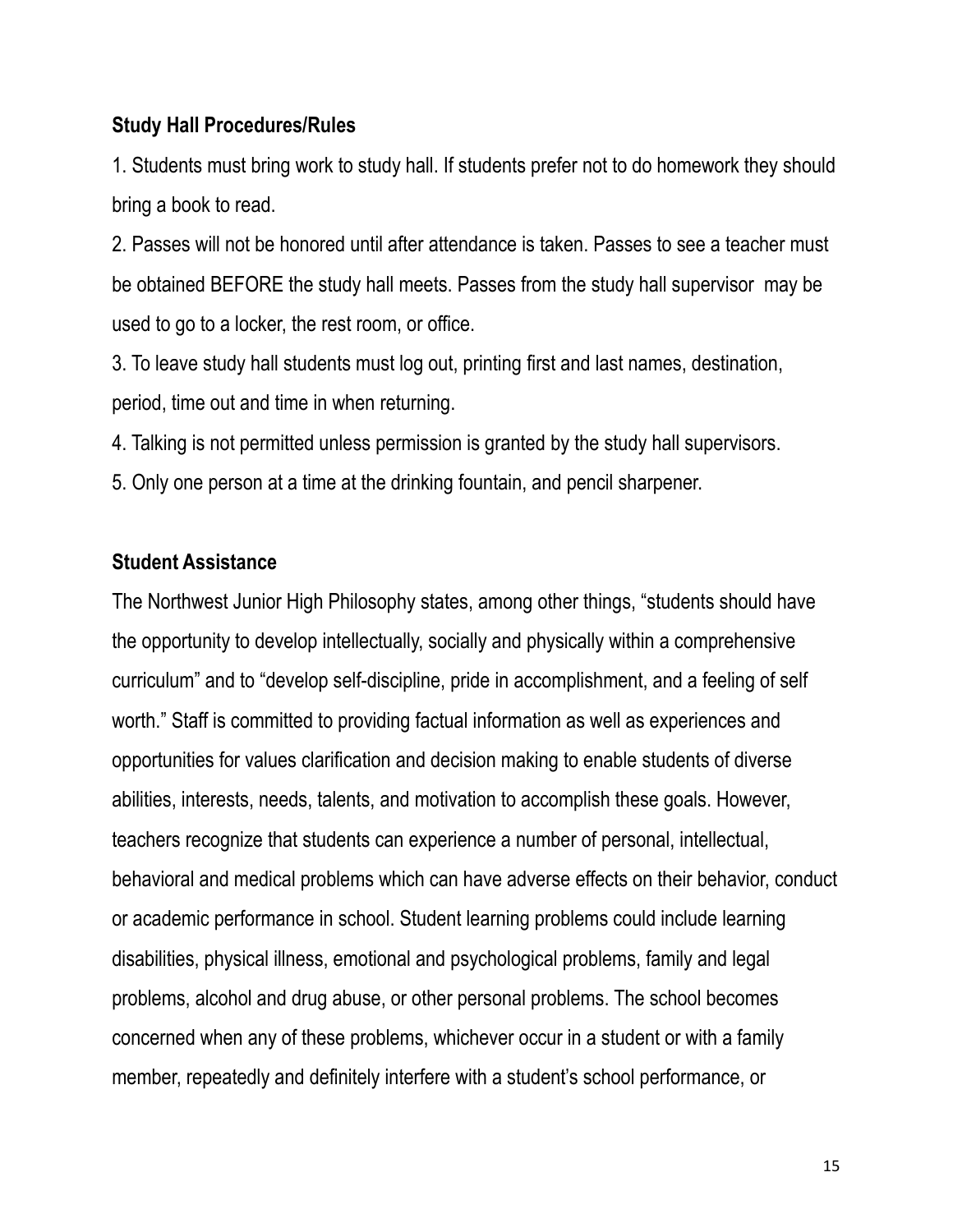jeopardizes the health, safety, welfare, educational opportunity, or rights of other students or personnel. The primary responsibility for helping a student with a serious problem lies with his/her parent/guardian obtaining assistance from any available source in solving the student's academic, emotional or physical problems. To aid parents and students in need of support, Northwest Junior High can provide service to students and parents/ guardians who are encountering learning, behavioral, and substance abuse problems through referrals to, GWAEA staff, building counselors, and our mental health case manager. This latter position is funded through the Safe School/ Healthy Students grant. No records of student's involvement are to be kept in his/her cumulative folder. Whatever records are kept will be maintained separately. No records or conversations a student may have with these staff members will ever become a part of the student's personal file or cumulative record. Participation or interactions remain confidential and subject to state and federal regulations governing confidentiality and the release of information.

#### **Crisis Situations**

Crisis situations occurring during school time or school activities will be initially referred to administrators. Administrators may make a referral to support personnel.

#### **Student Support Referrals**

Referrals made to support personnel as a result of routine day-to-day events, both academic and behavioral, may be made by staff, parent/guardian, administrators, or student self-referral. A referral action is initiated by any concerned individual. Counselors will begin gathering additional information about the student. Any evidence indicating that further investigation is appropriate will result in actions by the appropriate team. The Student Support Team will follow procedures to gather, process, and evaluate information on the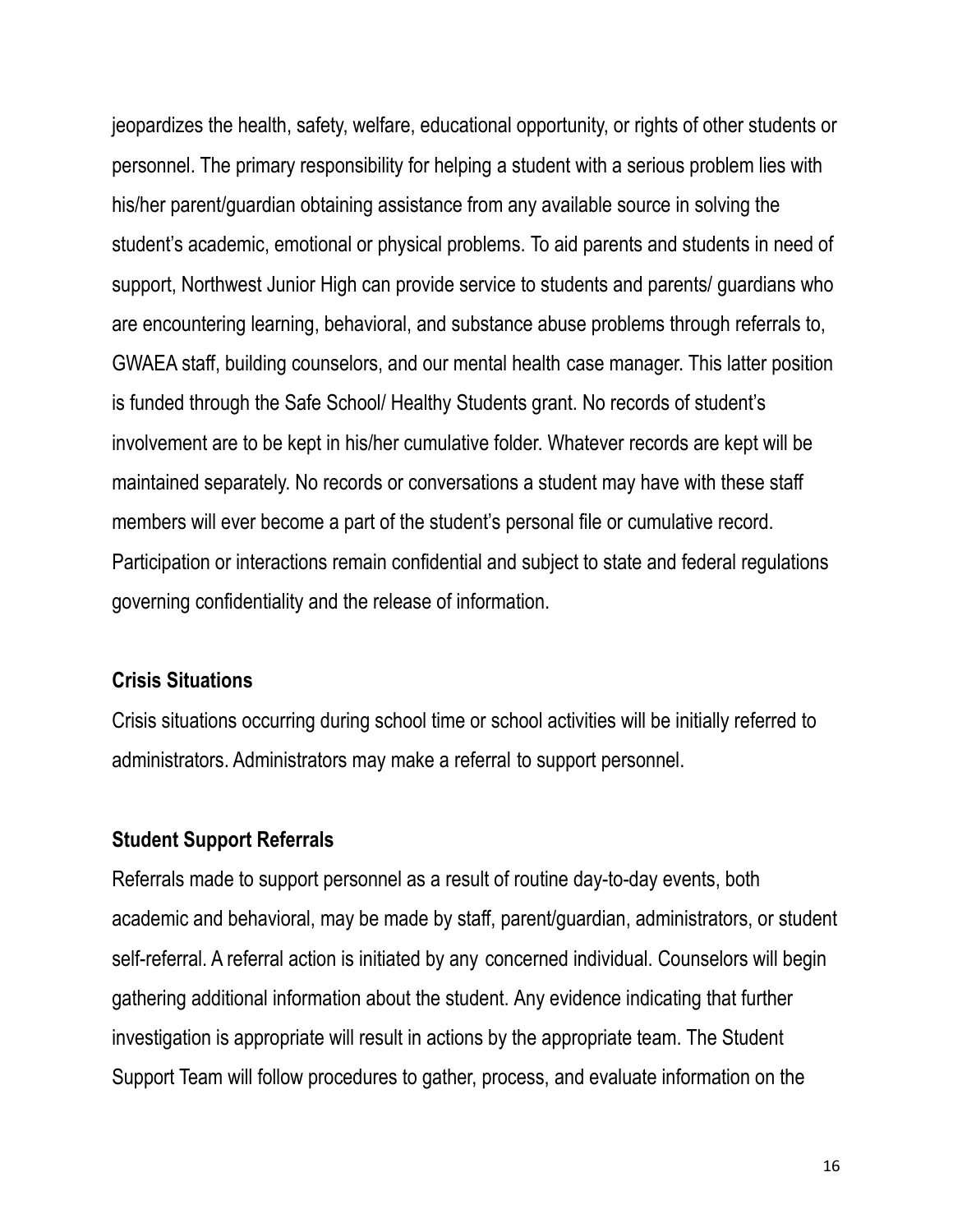student which may result in a conference with the parent/guardian to arrive at a recommendation.

# **Special Education**

The following special education programs are available as a result of cooperation between the Iowa City Community School District and the Grant Wood Area Education Agency: physical disability, behavior disability, mental disability, emotional disability, learning disability, and communication disability. Placement in these special programs is made after identification of need, assessment and staffing of student, and parent permission. Support services at our school are available to assist teachers when student concerns arise. These services include building staff and Grant Wood Area Education Agency (GWAEA) support staff such as a psychologist, social worker, consultant, and speech/language pathologist. Teachers may use input from individuals on an informal basis or request assistance in defining a concern, in identifying strategies to address a concern, in carrying out the strategies, or in monitoring the student's progress. Working together, we can provide needed support to our young people.

# **NW Website and InfiniteCampus--A Comprehensive Communication and Information Resource**

Northwest utilizes InfiniteCampus as its primary school database. Parents and students can access this information by obtaining login information from the main office. InfiniteCampus offers instant and secure access to the following:

- 1) Assignments
- 2) Daily student attendance information
- 3) Grade Information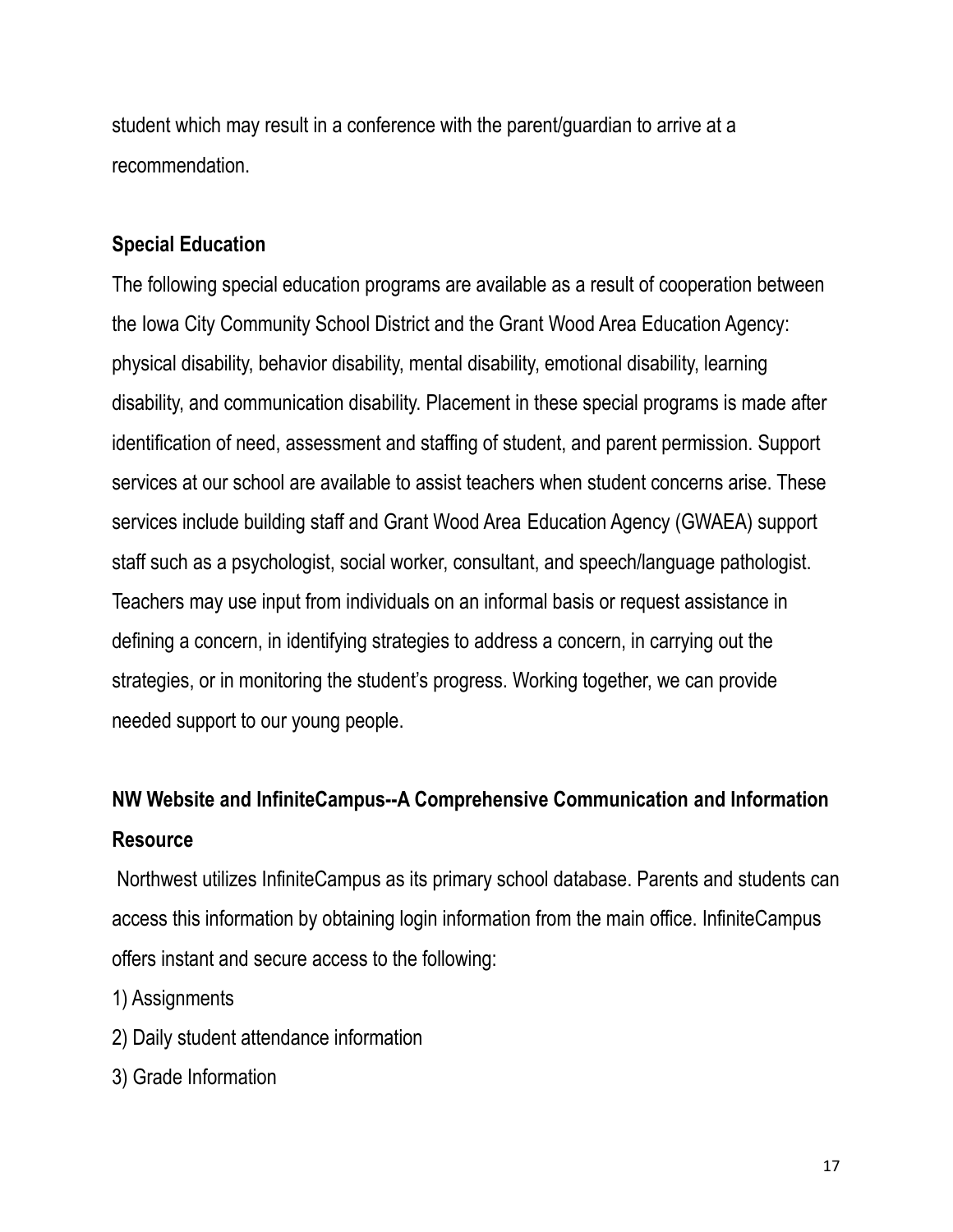#### 4) Student Schedules

5) Student and parent demographic information. InfiniteCampus is intended to be a tool for teachers to communicate class information to students and parents, but it is not intended to be the only way this information is communicated. Students are responsible for all work which is assigned to them by the teacher whether or not this assignment is included on the InfiniteCampus system. No appeals to waive classwork requirements or for work extensions will be granted on the basis of incomplete information posted on InfiniteCampus. Northwest also maintains a comprehensive website which parents should consult frequently. The school calendar, school announcements, teacher webpages and links to other relevant information can be found at <https://www.iowacityschools.org/Domain/1106>.

# **ATHLETICS**

To participate in athletics all athletes need the following forms turned in prior to their practicing:

- 1. Physical form signed by physician and parent/guardian
- 2. Permission to practice signed by parent/guardian
- 3. Head injury form signed by parent/guardian

#### **Game and Practice Schedules:**

Competition schedules are set in April during the school year prior to the actual competitions. Schedules can be accessed through the Northwest website [https://www.iowacityschools.org/Domain/1106.](https://www.iowacityschools.org/Domain/1106) Due to weather and other scheduling complications, competition schedules are likely to change. For this reason, please consult the website often for information pertaining to changes in competition times and venues.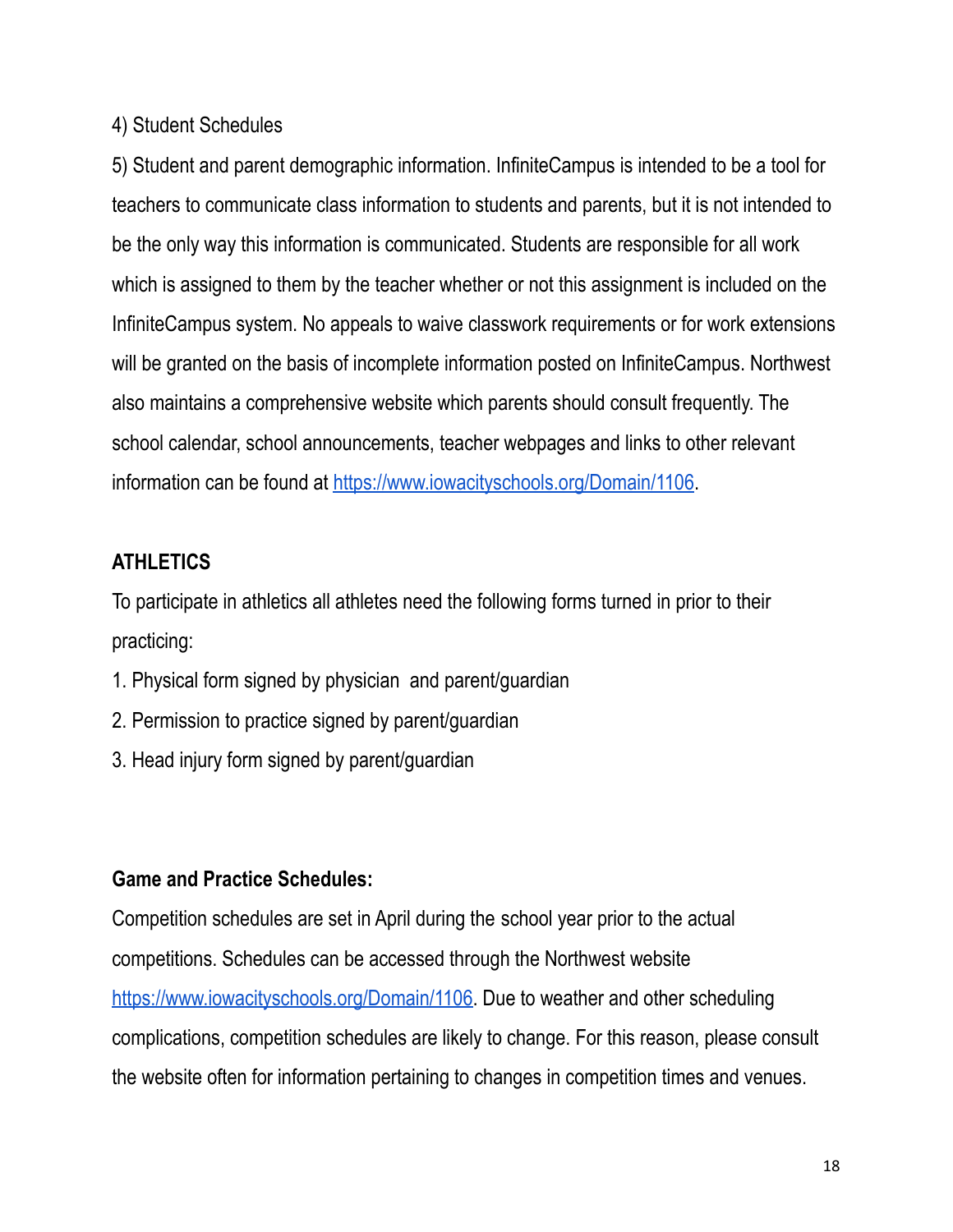Practice schedules will be posted on the website. Students must pick up their possessions before going to practices or games as the main entrance to the hall locker area is closed at 4:10 p.m. for security reasons.

#### **Rules for Athletes**

A student is considered an athlete the first day he/ she reports to an athletic squad. Training rules will be discussed by the athlete's coach. Training procedures are in effect throughout the calendar year. All athletes are bound by rules and regulations set forth in Administrative Policy 503.4C (See ICCSD website for a complete listing of administrative Sports Seasons SEASON #1 August to October Football (8th Grade) Girls Volleyball Boys and Girls Cross Country SEASON #2 October to December Boys Basketball Girls Swimming SEASON #3 December to January Boys Swimming Girls Basketball Wrestling (February-March) SEASON #4 March to May Boys and Girls Track For complete and up-to-date calendar information for each sport, consult the Northwest website: www.edline.net/pages/ Northwest Junior HJ Athletics policies and regulations). In order to participate in practice or in competition, athletes must be in school periods 5-8 on the day of the practice or competition. Athletes who miss any part of periods 5-8 due to an appointment, must present a verification of the appointment to the office prior to participating in the practice or the competition.

#### **Activity Tickets**

Activity tickets for all high school home athletic events may be purchased for \$30.00 at [MySchoolBucks.com](https://www.myschoolbucks.com/ver2/getmain?requestAction=home). Lost or stolen activity tickets will be replaced for \$5.00.

#### **Insurance**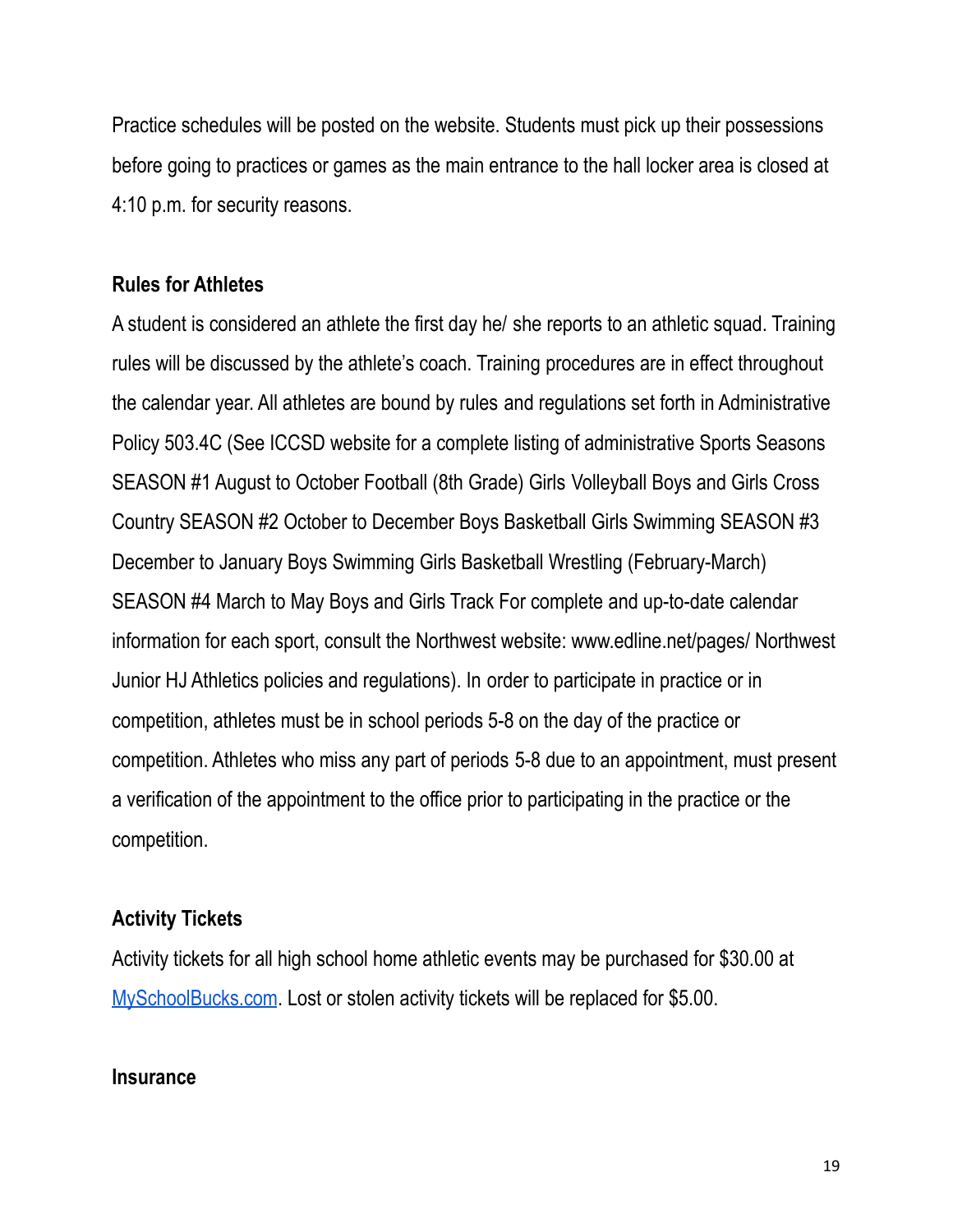Accident insurance for all students will be available through the office. There are two plans available: "Schooltime" which covers students at school, going to and from a regular session of school, or participating in regular school activities. The other plan is a "24 hour" plan that covers a student anywhere for the entire year, including vacations. Forms are available in the office.

#### **Home High School Sporting events**

Students must be accompanied by parents to all high school events and they must be seated. Elementary and junior high aged students will not be allowed to loiter around the stadium and/or gym.

#### **Stadium Clean-Up**

Parents are encouraged to join their student and other Northwest athletes in helping to clean Kinnick Stadium each Sunday morning after home football games. Our athletes meet at the stadium at 7:30 a.m. The job usually takes about one and a half hours to complete. At Northwest, the funds generated from stadium clean up have resulted in uniform and equipment upgrades amounting to over \$3000 each year. Please help us out.

#### **ATTENDANCE**

School attendance is critical to academic and personal success. Family vacations and personal appointments are discouraged when school is in session. Many of the planned learning activities during a school day cannot be "made up." Please make every effort to have your son or daughter attend school regularly. Students who are absent or tardy to school are asked to have parents or guardians call the school at 688-1060 prior to 9:00 am on the day of the absence or tardiness. Before and after school hours voicemail will be in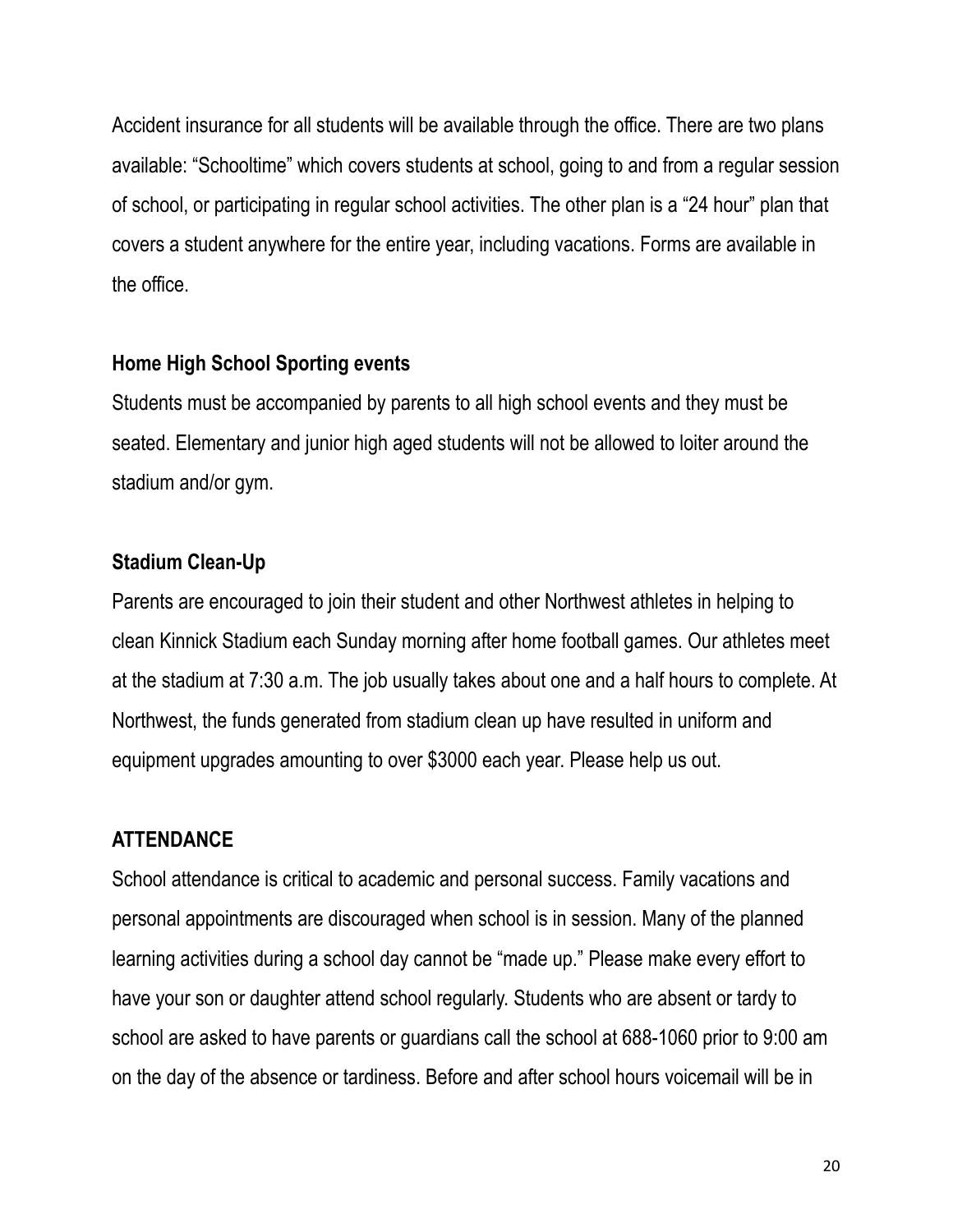service to record attendance related messages. The office will issue an admit slip to students to present to their teachers when they arrive. If parents wish to take a student out of school during the school day for doctor, dental, or other appointments, they are to call the school. A pass to leave the building will be issued to the student. Every effort should be made to make appointments outside normal school hours. Excuses will not be accepted 48 hours after the absence. In order to participate in concerts, athletics, school parties or other school sponsored events, students must be in school periods 5-8 on the day of the event. Students who miss any part of periods 5-8 due to an appointment must present a verification of a valid medical appointment to the office prior to participating in the event.

#### **Acceptable Excuses**

Acceptable excuses for absences and tardies are determined by the school district. The school attendance officer is empowered to approve an excuse to any student for the following reasons: Evidence that the student is not in proper physical or mental condition to attend school or an educational program. The district may request the parent or guardian to obtain a written statement from a physician or licensed practitioner as proof of the physical or mental condition of the student. Such excuse shall be made in writing, shall state the period of time for which it is valid, and shall not exceed 30 days.

1. Medical, dental, chiropractic, optometric or other valid professional appointments. Parents or guardians are requested to make their appointments during non-school hours.

- 2. A death in the immediate family or funeral for close relatives.
- 3. Religious holidays.

Family trips that can be taken only during the normal school term. The intent of this statement is to provide opportunity for students to accompany their parents/guardian on a vacation, which cannot be scheduled when school is not in session. A parent/guardian shall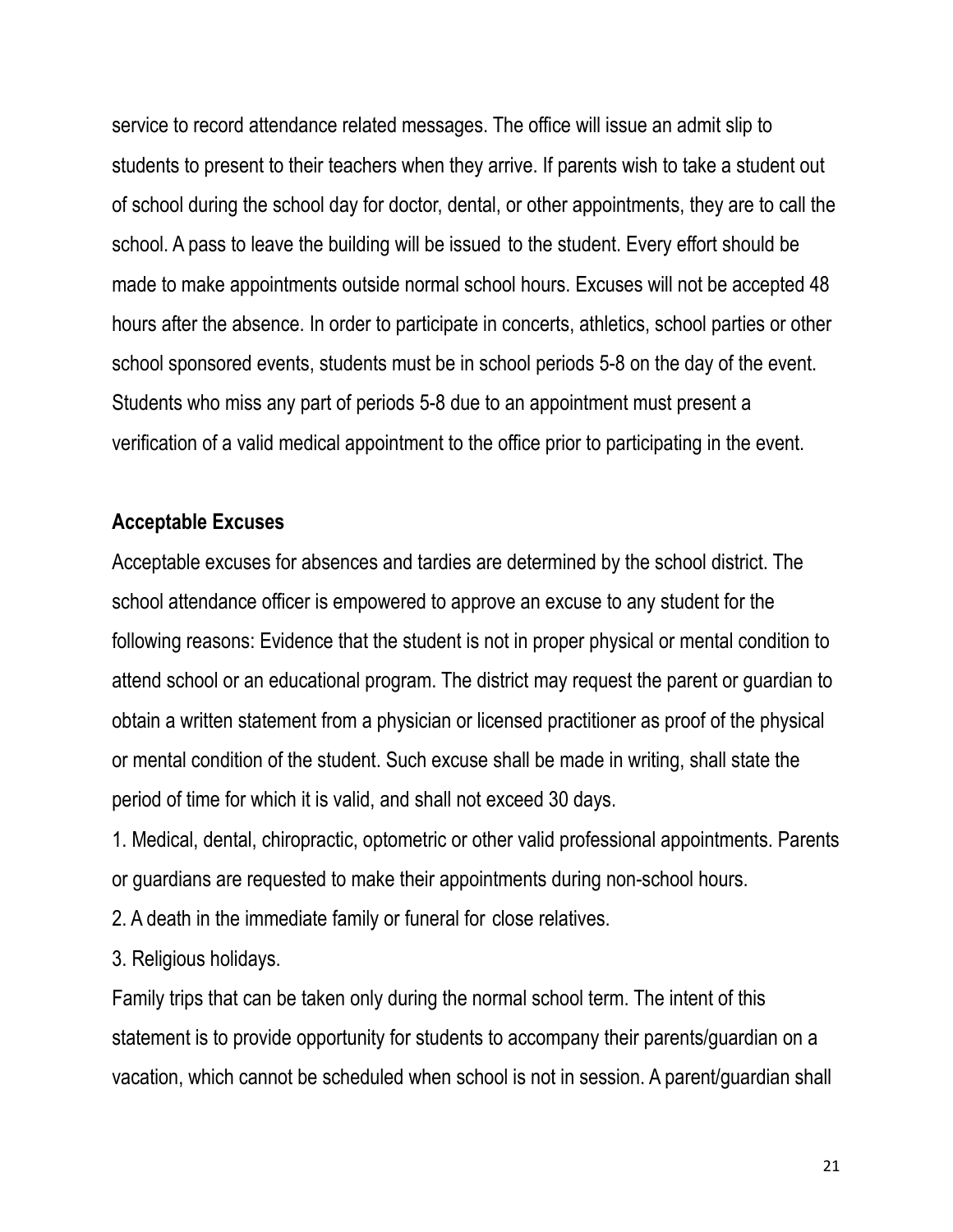be required to notify the school attendance officer prior to leaving on vacation of the pending absence for the purpose of reviewing the student's attendance record and overall performance record. Student Attendance vacations or trips without parents/guardian accompaniment are not excused absences.

1. A court appearance or other legal procedure which requires the attendance of the student.

2. A quarantine as imposed by a public health officer.

3. Attendance at special events of educational value as approved by the school attendance officer.

4. Approved school activities during class time.

5. Special circumstances that show good cause which the school attendance officer approves in advance.

6. Out of school suspensions.

# **Make Up Work**

Students who are absent from school due to scheduled events, (i.e. appointments, athletic event or planned family absence are required to see their teachers for homework prior to the absence)

Students who are absent from school due to illness or injury should go to the school's website for information regarding missed assignments and classroom activities. Many of the teachers have the documents on their class page. Students with long-term illnesses (over three school days) should consult with their school counselor for assistance in contacting their teachers regarding missing work. Work must be turned in with the same number of days that the student was absent.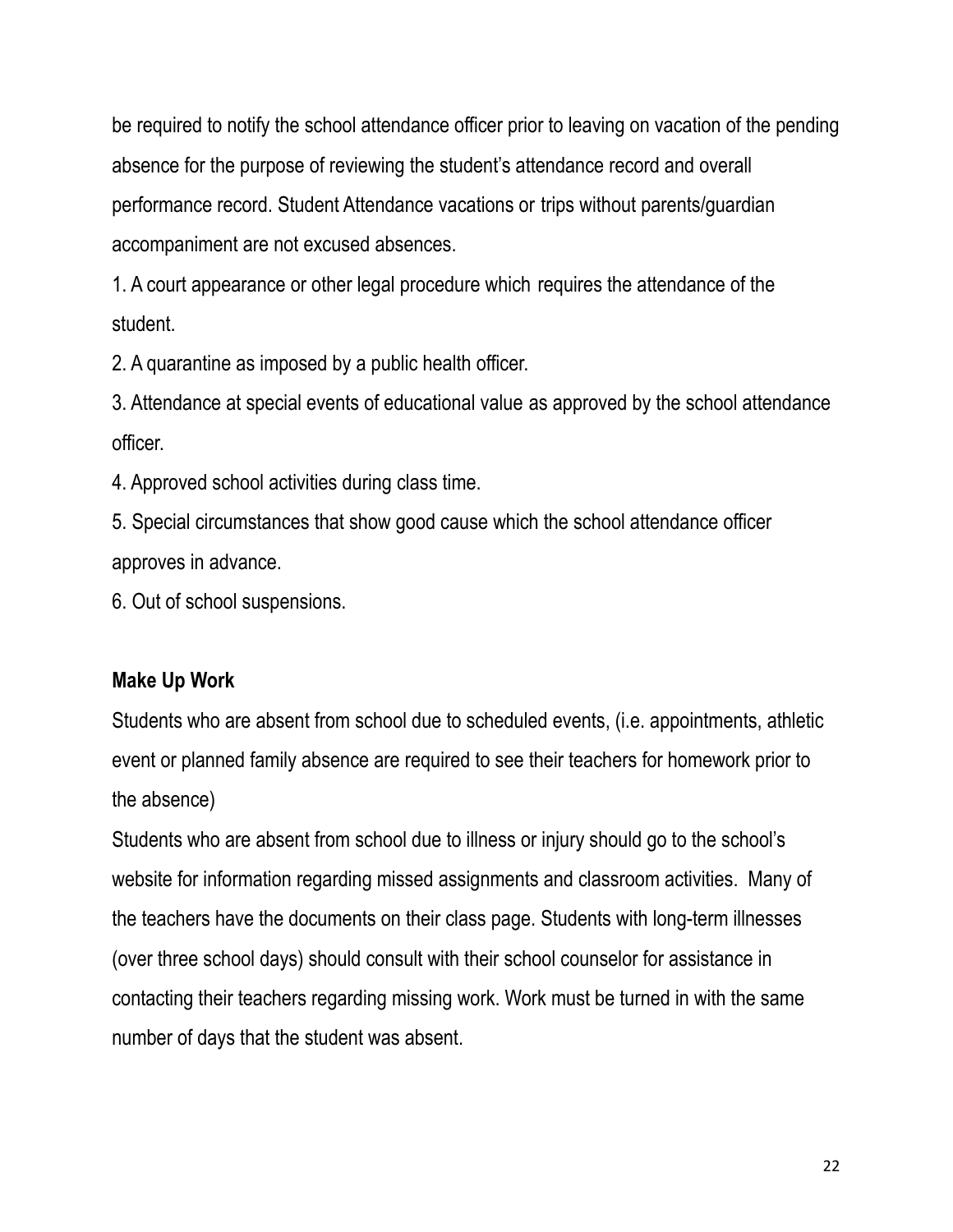#### **Excuses From Physical Education**

The Iowa City Community School District utilizes a physical education limitation form. It was developed by physical educators, health services personnel and several Iowa City physicians. The primary purpose of the form is to clearly communicate the activity needs of a student who is under the care of a physician. In this manner, appropriate activities may be provided in physical education classes. Medical personnel (physicians, etc.) in private practice, as well as hospital settings, should have the form at their disposal. In the event of a physical limitation, please have your physician fill out the form and return it to the Health Office. Iowa law requires that all students participate in physical education unless they have been excused for health or religious reasons. If a physician feels a student should not participate, parents should ask the physician to submit a letter to the Health Office. The P.E. teachers will be notified and the letter will remain on file until such time as the student is able to resume activity.

#### **Leaving School Grounds**

When students arrive in the morning, they are required to remain on the school grounds. Students are not permitted to leave school property unless consent has been given by the principal or associate principal.

#### **Truancy Polices**

In Iowa City we consider students who do not come to school and students who come to school but who do not attend class/classes as truant, unless there is a reasonable excuse for the absence. Sleeping through an alarm or forgetting to set an alarm clock is not considered a reasonable excuse.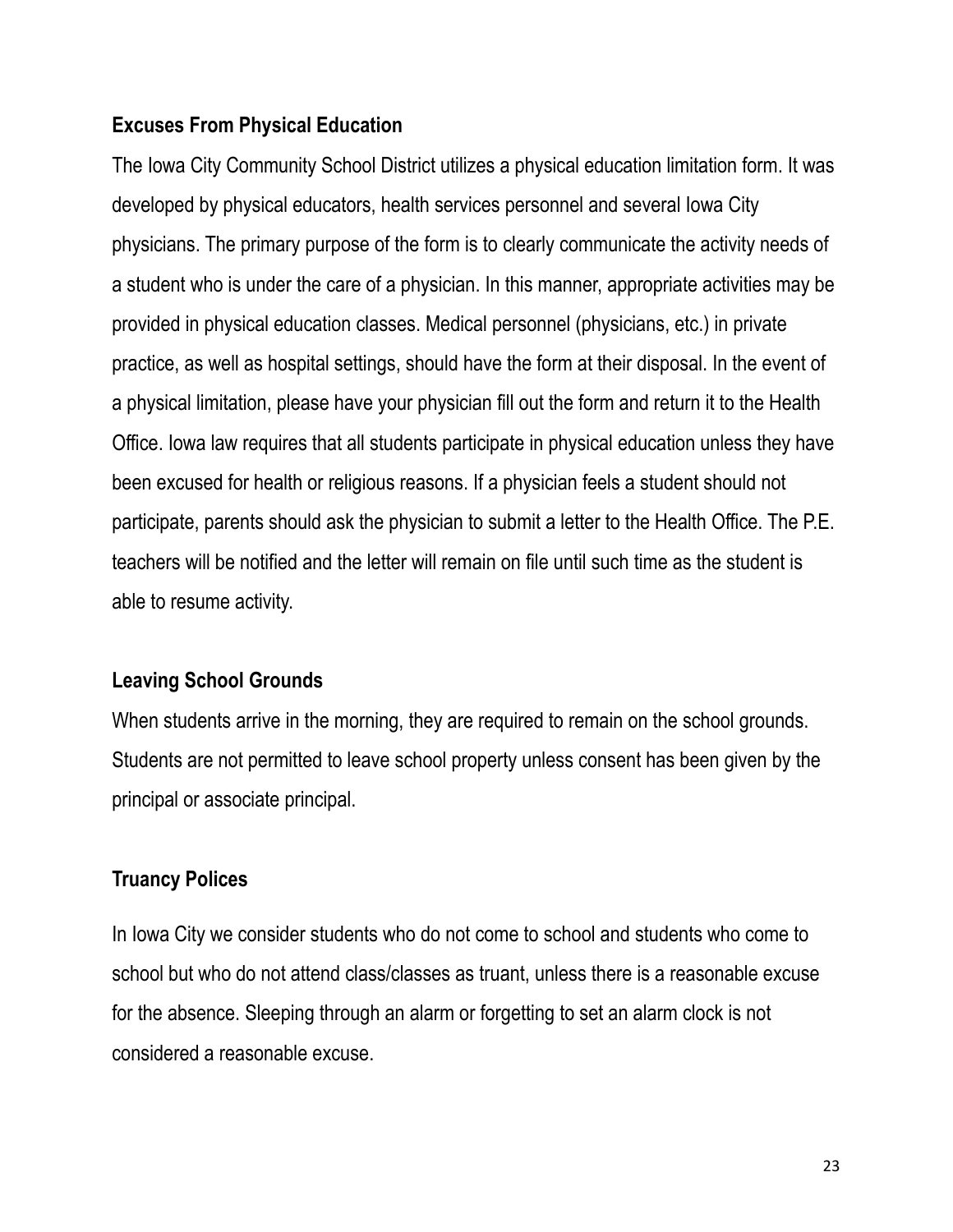The following is an outline of the steps indicated in Administrative Regulation 501.5 in regard to procedures for dealing with truant junior high students.

A. On the first offense, a conference will be held with the student. At this time an attempt will be made to determine and resolve the reason for the truancy. At the discretion of the principal or designee there could be:

1. Review of truancy guidelines

2. Time equivalent to the number of periods missed

B. On the second offense, counseling would continue. Additionally:

1. Written notification of the offense and the punishment imposed would be sent to parents/guardians along with a copy of the truancy guidelines.

C. On the third offense:

1. Written notification to parents/guardians with copies to truant officer and superintendent or designee.

2. Mandatory parent/guardian-student conference to discuss problem and explore solutions, alternative schedules, special programs, etc.

3. Referral to social worker.

D. For fourth truancy:

1. Written notification to parents/guardians with copies to truant officer and superintendent or designee.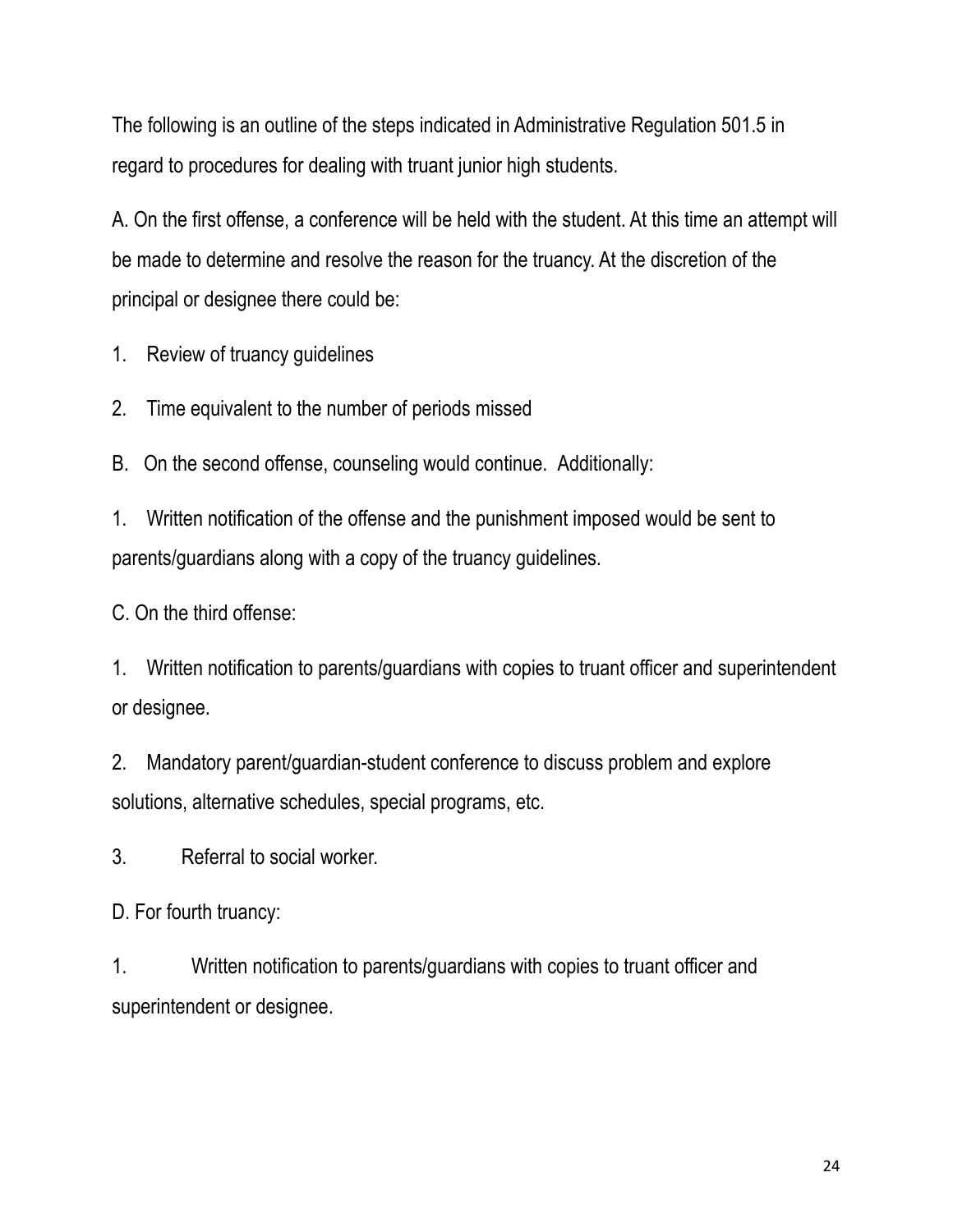2. Notification of student's record to the county attorney and to probation officer if applicable. Charges will be filed or mediation will be scheduled whichever the county attorney deems applicable. If mediation is the method chosen by the county attorney to address excessive absence, the agreement will be reduced to writing by the mediator with specific conditions to resolve the problem. The parent will be notified of the consequences of a violated agreement at that time. When the provisions of the truancy law or the conditions of a mediation are violated by the parent, the building administrator or the appropriate truancy officer shall promptly institute proceedings against the parent.

E. Subsequent offenses:

All subsequent truancies shall be treated as outlined in D above. Only in very unusual circumstances will out-of-school suspension be used as a sanction for excessive absences.

#### **Tardy**

Students have 4 minutes to transition between classes. This time should be used to go to lockers, use the restroom, or get a drink. When the bell rings students are expected to be in their classrooms. Parents will be notified through a phone call or letter if their child is habitually tardy to one or more classes. School wide interventions will be used if students accumulate excessive tardies to classes, such as student conference, lunch detentions, before/after school detentions, altered or escorted passing time, or a parent meeting.

#### **Discipline**

In order to foster and support good behavior, Northwest Junior High is a PBIS school. Positive Behavior Instructional Support is a school-wide behavior system. At Northwest we are working with all staff to have: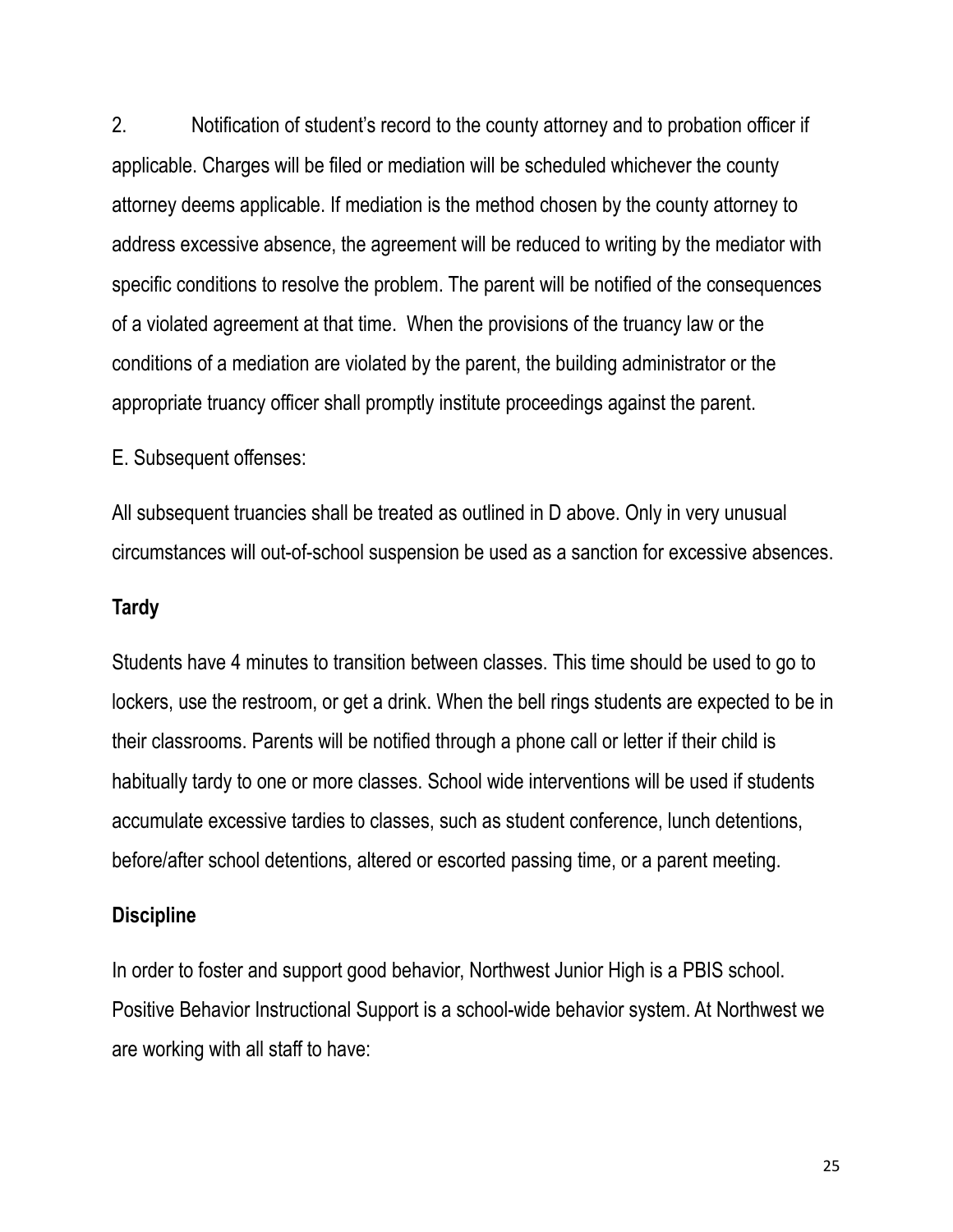- 1. Common purpose and approach to discipline
- 2. Clear set of positive expectations and behaviors
- 3. Procedures for teaching expected behavior
- 4. Continuum of procedures for encouraging expected behavior
- 5. Continuum of procedures for discouraging inappropriate behavior
- 6. Procedures for on-going monitoring and evaluation

The Northwest Faculty, staff and parents have very high expectations regarding the behavior of Northwest students. The main logic of PBIS is:

- Prevention
- All children need behavior support
- The most efficient approach to improving behavioral climate of schools is through prevention
- **Teaching**
- Teaching and supporting appropriate behavior is the most powerful behavior support intervention
- Combine effective teaching with clear continuum of consequences for problem behavior
- Effective practices need nurturing systems
- Information gathering and use for decision making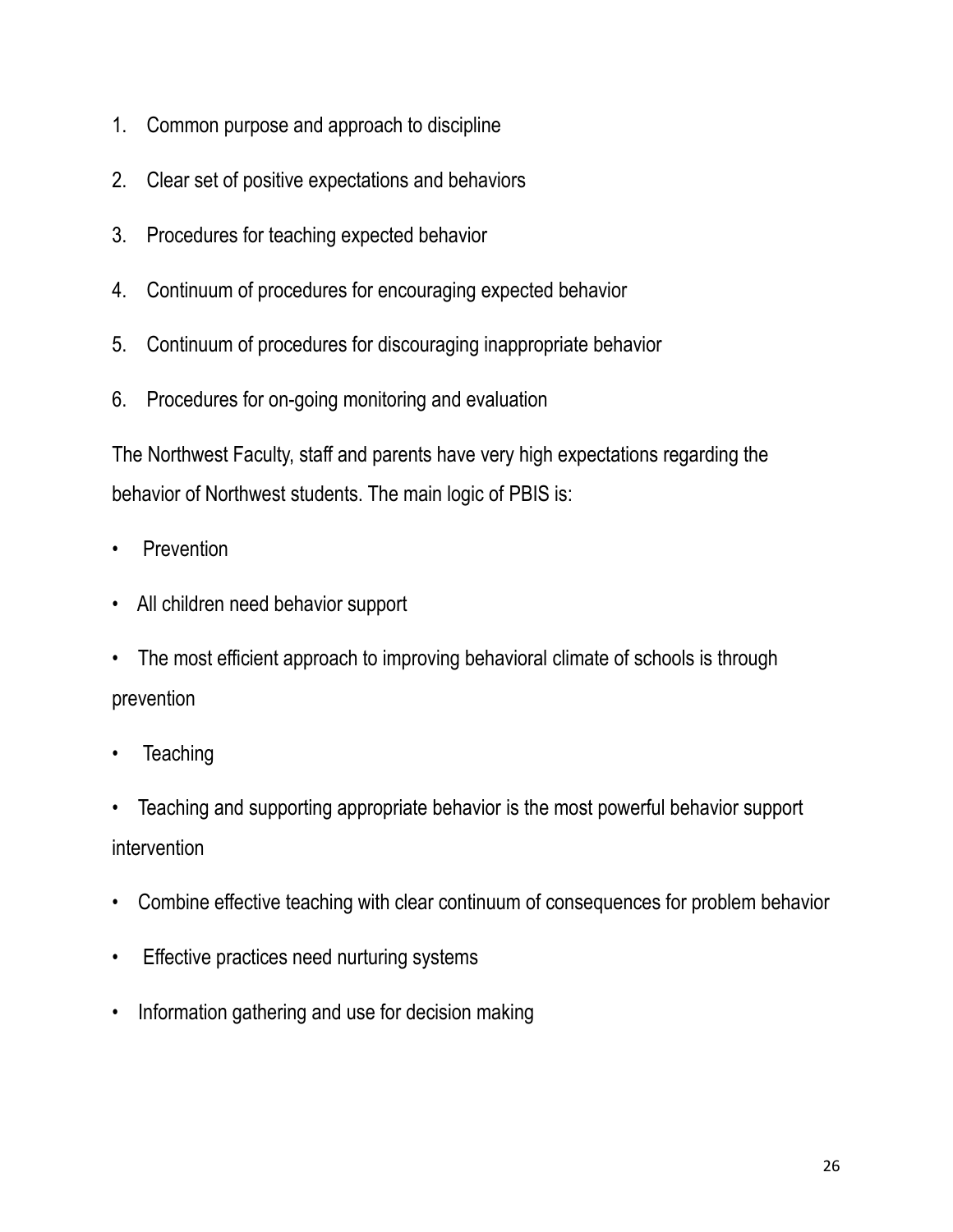We have identified and teach the Trojan Virtues of being a Responsible and Kind Scholar. Students will be involved in lessons which will teach the Trojan Virtues that are particular to areas of the building. Posters are prominently displayed throughout the building. Please see the Trojan Virtues for brief descriptions of the appropriate behavior for various parts of the school.

The Northwest faculty, staff, and parents have very high expectations regarding the behavior of Northwest students. Behavior which detracts from the learning environment or the operation of the school will not be tolerated. Students who engage in inappropriate behavior in the classroom, study hall, cafeteria, hallway, on the bus, on school grounds, or during special events will be dealt with on an individual basis. Consequences for misbehavior will be administered by the appropriate staff member and/or administrator.

The objectives of the Northwest discipline policy are the following:

- Create a positive learning environment
- Provide students with a positive approach to overcome discipline problems
- Help students better understand the basis for school rules, the reason rules are broken, and how problems are compounded by repeated offenses
- Foster better communication between teacher, student, parent, and administration
- Discourage inappropriate behavior which detracts from the learning environment
- Direct students toward more acceptable behavior through self-evaluation and goal setting exercises.
- Use restorative practices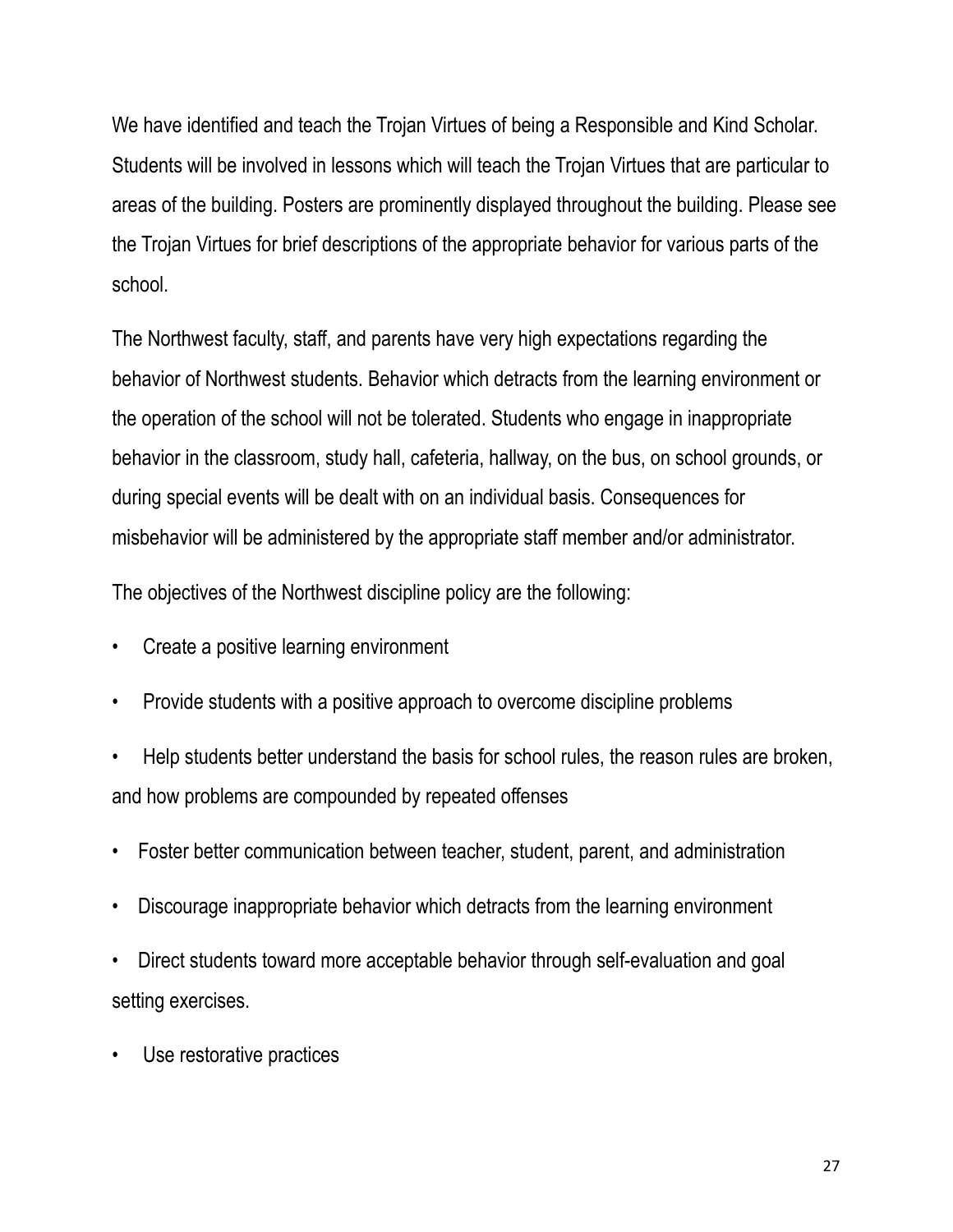The Northwest discipline policy is designed to help students learn appropriate social behaviors. Administrators and staff members may assign disciplinary action to students for inappropriate behavior. Students must be notified in writing or verbally of the infraction and the resulting disciplinary action report.

# **Fighting**

Fighting is mutual physical contact involving anger or hostility. Assault is physical violence or threats or violence to other persons. If you are threatened or assaulted, walk away or run away and tell an adult. If you hit back, you have agreed to "fight" and can expect disciplinary consequences for fighting. Tell an adult instead.

#### **Harassment**

Harassment means conduct or behaviors of a verbal, written or physical nature that diminish individual dignity when such conduct or behaviors have the purpose or effect of unreasonably interfering with an individual's work or learning: or otherwise adversely affect an individual's employment or Administrative Regulations 400.3/502.8/502.3. This also includes the use of discriminatory speech towards students because of their race, sexual identity, religion, or gender. Serious consequences will be given for this type of speech.

# **Possession of a Dangerous Weapon**

A dangerous weapon is any instrument or device designed primarily for use in inflicting death or injury upon a human being or animal, and which is capable of inflicting death upon a human being when used in the manner for which it was designed. Additionally, any instrument or device of any sort whatsoever which is actually used in such a manner as to indicate that the defendant intends to inflict death or serious injury upon the other, and which, when so used, is capable of inflicting death upon a human being, is a dangerous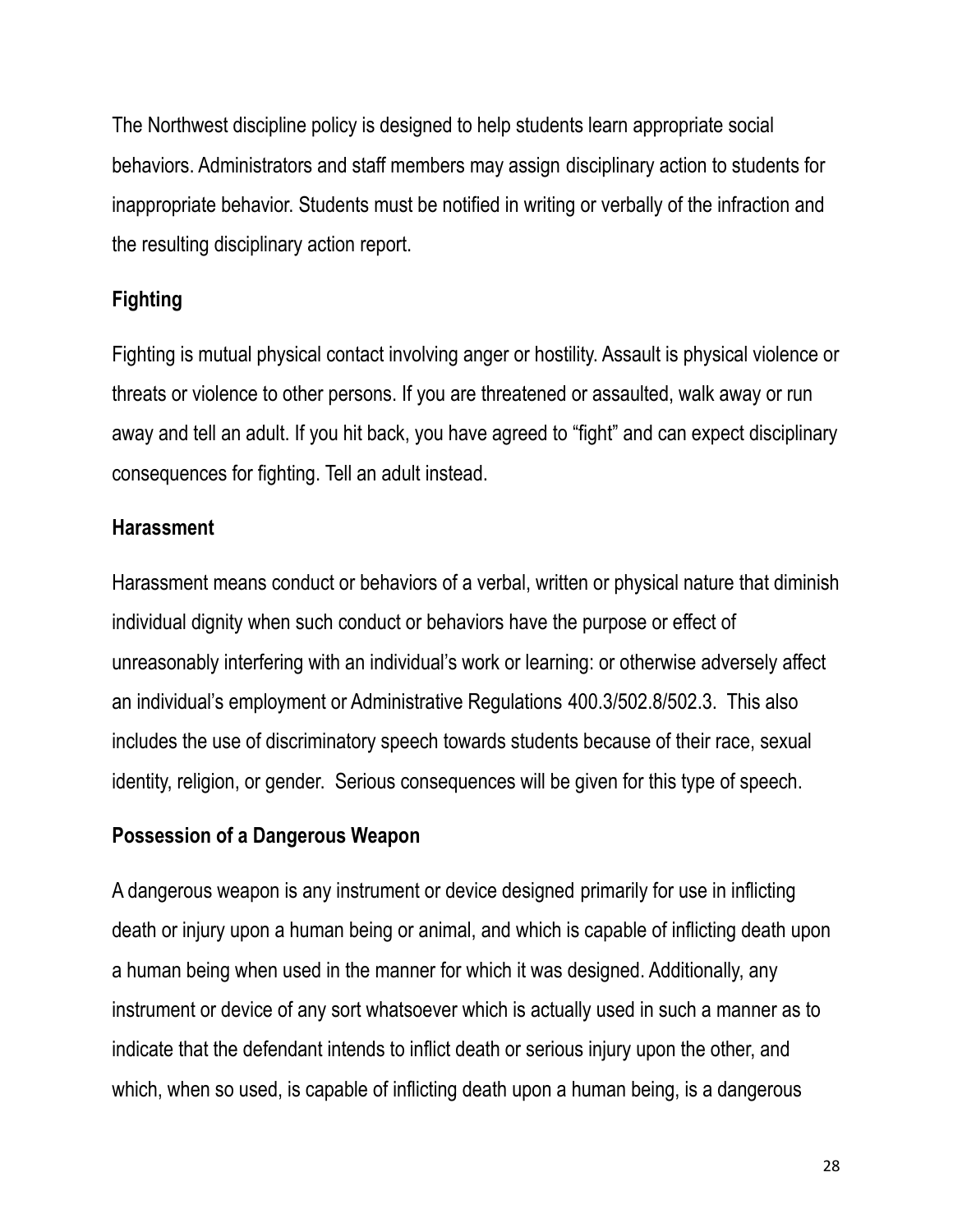weapon. Dangerous weapons include, but are not limited to, any offensive weapon, pistol, revolver, or other firearm, dagger, razor, stiletto, switchblade knife, or knife having a blade exceeding five inches in length. (Administrative Policy 502.1C will be subject to sanctions described in Administrative Regulation 502.1C. Also Iowa Code Section 702.7)

# **Misuse of Computer**

Any students using computers in an inappropriate way may have his/her privileges suspended and/or consequences will be assigned as appropriate by following the district discipline protocol.

#### **Hall Behavior**

Students are expected to conduct themselves in a respectful manner when passing between classes. Yelling, pushing, running, screaming, swearing, or other inappropriate behaviors will not be tolerated in the hallways. Students are not permitted to sit in the hall floors during passing times.

# **Morning Hall Behavior**

The time before classes is designated for students to see teachers for extra help, for student intramurals and for socializing. The library is open as a study area. Students are allowed to visit quietly in the hallways. Students should not pass through the gym during intramural times.

#### **Video and Image Capturing**

At no time are students or visitors authorized to video capture, photograph, or audio record others in the school building, on school property (to include school vehicles), or at school activities (unless recording a public performance, such as a game, honor assembly, concert,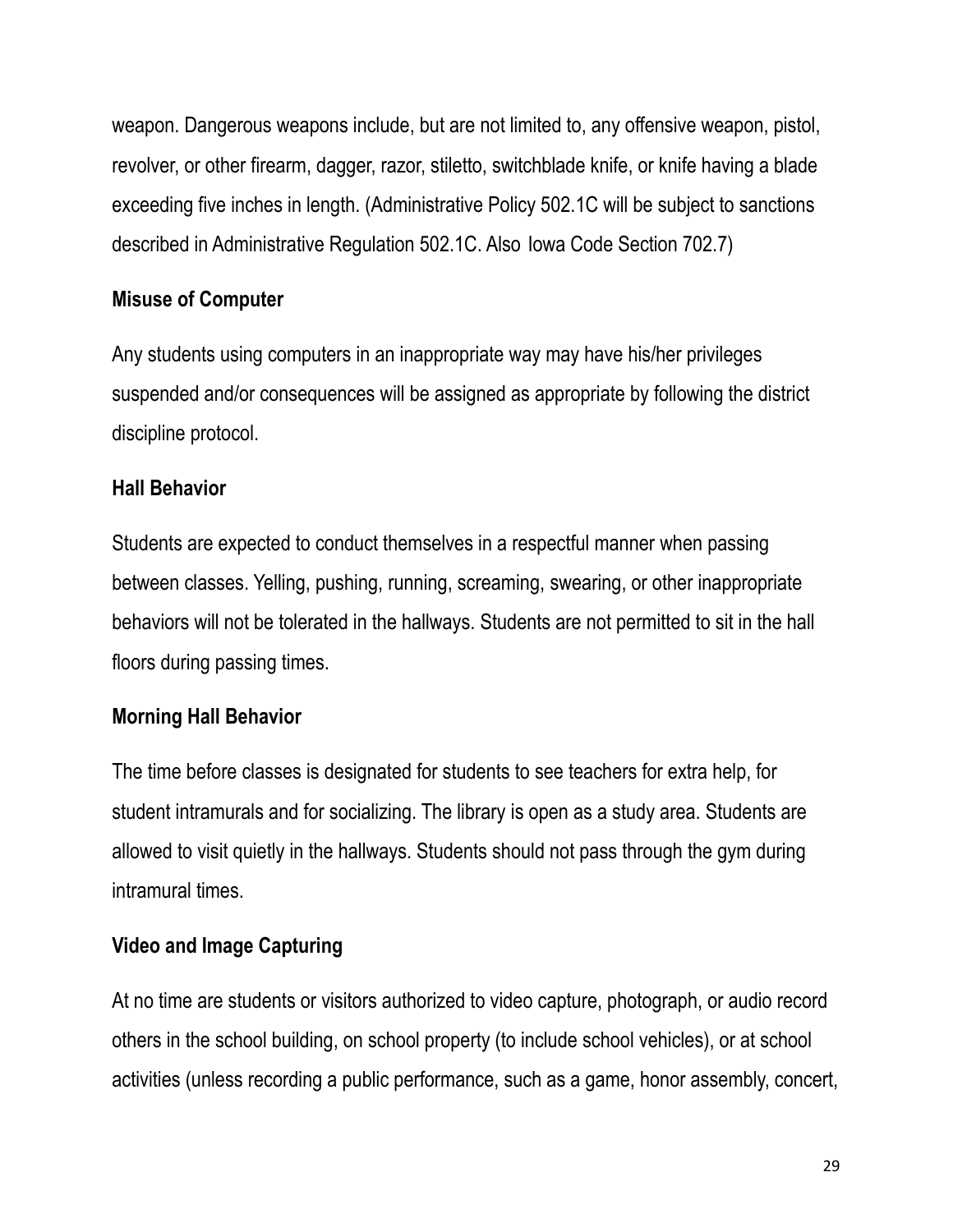contest, etc.), without the consent of a teacher, coach, or school administrator. Cell phones with cameras and other portable Handheld Technology Devices capable of storing and/or transmitting and/or receiving images are banned from use for any purpose in locker rooms and restrooms at ALL times. Students may be disciplined for any use of Handheld Technology Devices in school locker rooms or restrooms.

#### **Tobacco/Drugs/Alcohol**

The use or possession of tobacco products, drugs and alcohol is not permitted in the school building, on school grounds, school buses, or at any school sponsored activity. Any student who uses tobacco, drugs, or alcohol, or gives the impression of using the mentioned items, or has them in his/her possession, will be subject to school disciplinary actions detailed in Administrative Policy and Administrative Regulations 502.6. Such sanctions may include out-of-school suspension, or a recommendation to the Board of Directors for expulsion. Juvenile authorities at the Coralville Police Department will be contacted when a student has violated laws or our school rules regarding the use and/or possession of drugs or alcohol. Legal charges may be filed by the police department. Students engaged in extracurricular activities who are found to be in violation of Administrative Policy 502.6 shall be subject to sanctions set forth in Administrative Policy 503.4.

#### **Vandalism**

A student who damages school property or another student's property will be held financially responsible. Any act of vandalism may be reported to the Coralville Police, along with any disciplinary consequences imposed by the school.

#### **Forbidden Items**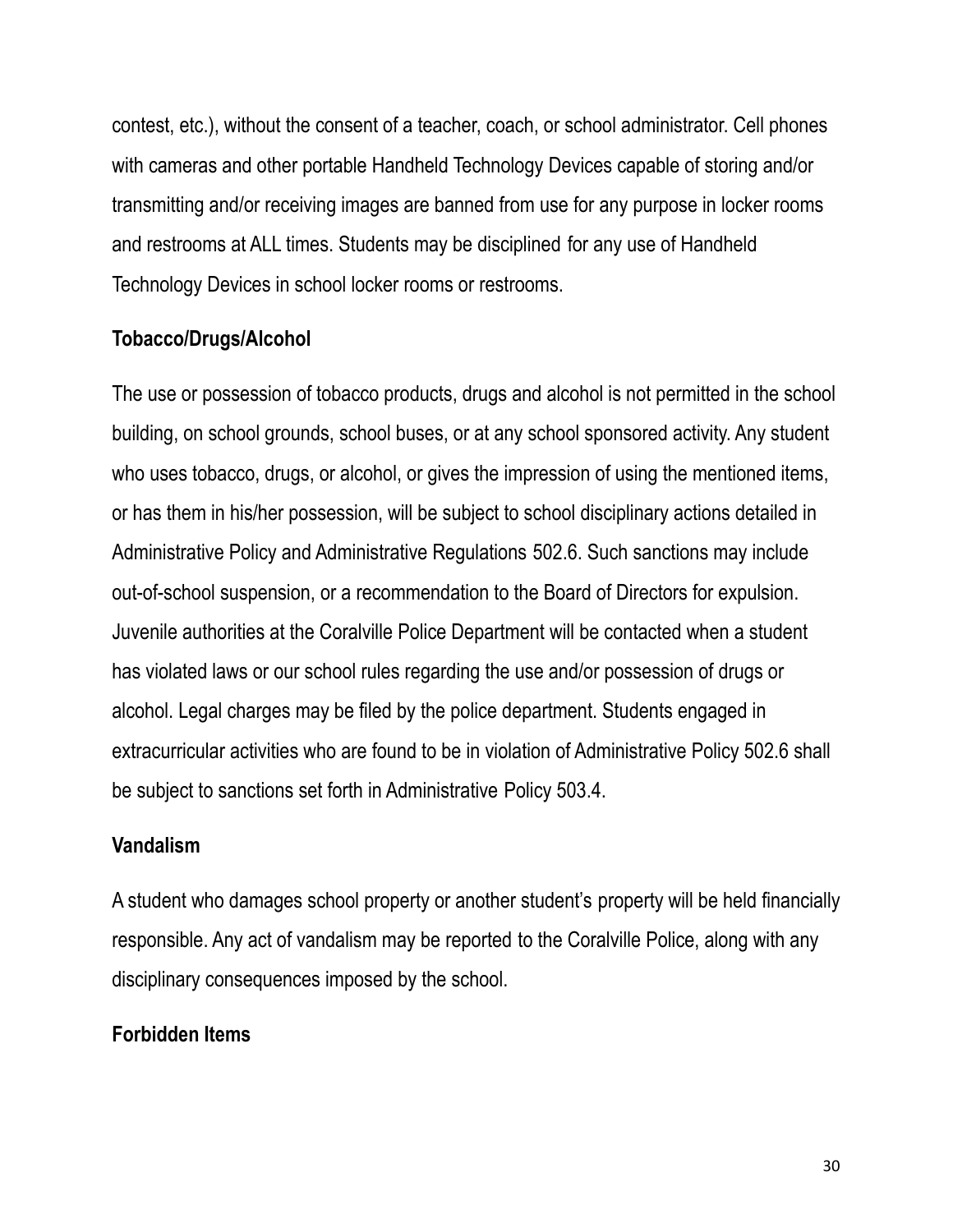Water Pistols, Balloons, Spray Bottles, Firecrackers, Other Kinds of Fireworks, or Potentially disruptive or Hazardous items

Students are not allowed to bring any of the above mentioned items to school. Any student possessing the above items may receive consequences as prescribed in the district discipline protocol. Students possessing fireworks will be reported to the Coralville Police Department. The above described items will also be confiscated.

#### **Other inappropriate Behavior**

Disciplinary consequences will be taken when a student's behavior creates a disturbance, impairs the safety of others, causes damage to the building or personal property of others, violates school rules, interferes with the rights of others, or breaks the laws of the State/City.

- All behaviors or offenses not listed above will be dealt with in accordance with the severity of the action. Consequences may include, but are not limited to detention, in- or out-of-school suspension, or a recommendation to the Board of Directors that the student be expelled from school.
- Students who exhibit inappropriate behavior may have any privilege or privileges removed at any time. Students may be excluded from school dances and assemblies for the remainder of a trimester.

#### **Disciplinary Measures**

Listed below are descriptions of disciplinary actions used to change student behavior.

#### **Cancellation of Special Privileges:**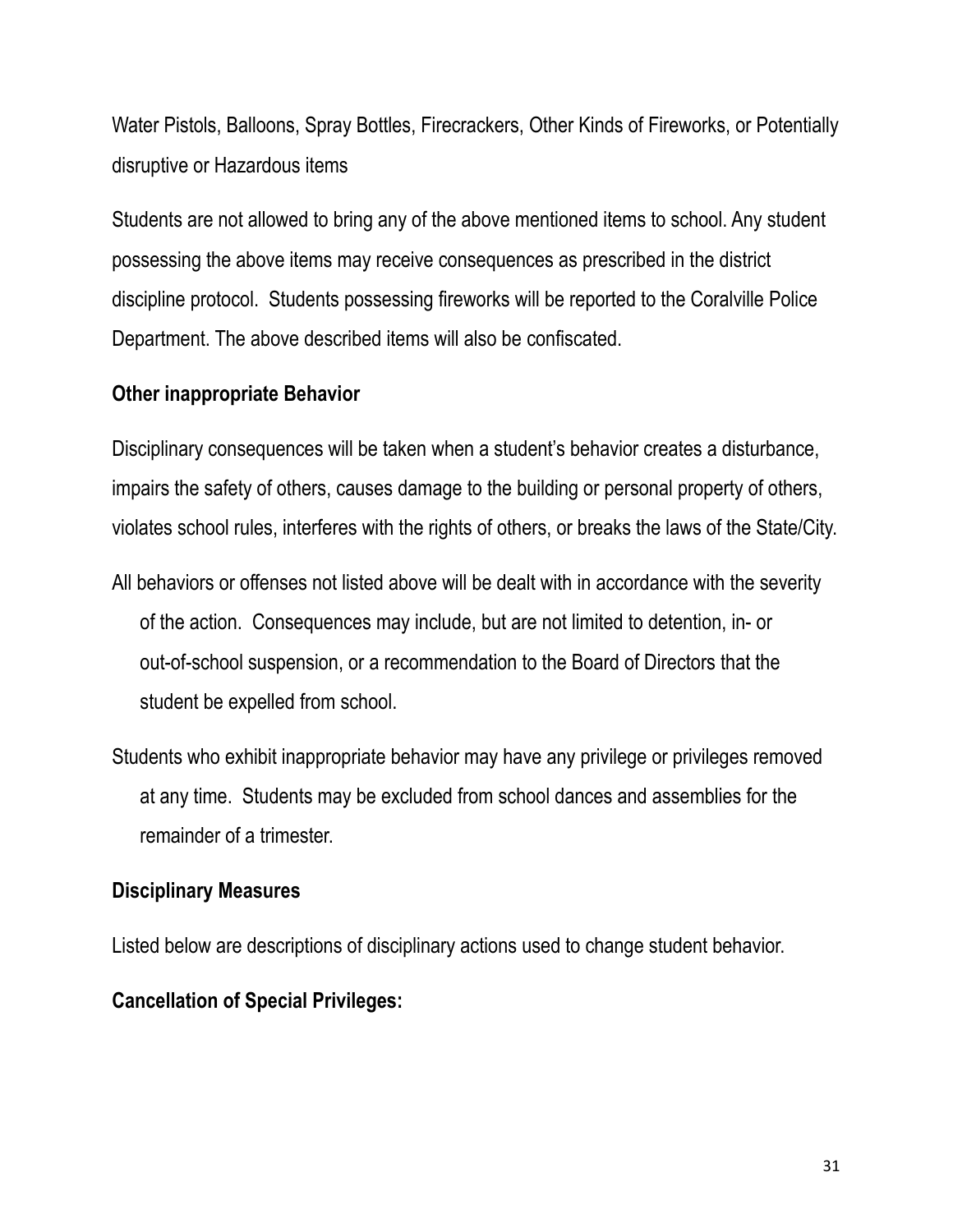Special privileges such as dances, assemblies, picnics, and other privileges may be canceled.

# **Counseling:**

Counseling may occur with any of the following: Professional and nonprofessional staff within the building, psychologists and professionals within the community.

# **Confiscation of Unapproved Items:**

Alcoholic beverages, drug paraphernalia, guns, water/toy guns, potentially hazardous materials or objects, or other disruptive or illegal items may be confiscated and not returned if brought on school property.

# **Student Discipline Referral**

Any time a teacher refers a student to the office or retains a student before or after school for disciplinary or academic reasons, the teacher will fill out a Student Discipline Referral. After reviewing the reason for the student's referral, the principal or designee will determine appropriate consequences. Parents may ask to view the discipline reports.

# **Detention**

Students may be assigned detention by staff members and administrators. Students are expected to serve detentions within 24 hours of receiving the detention. Students are, however, strongly encouraged to serve detentions the same day they are assigned. Permission will be granted for students to use the phone to call and make arrangements for alternate transportation if needed.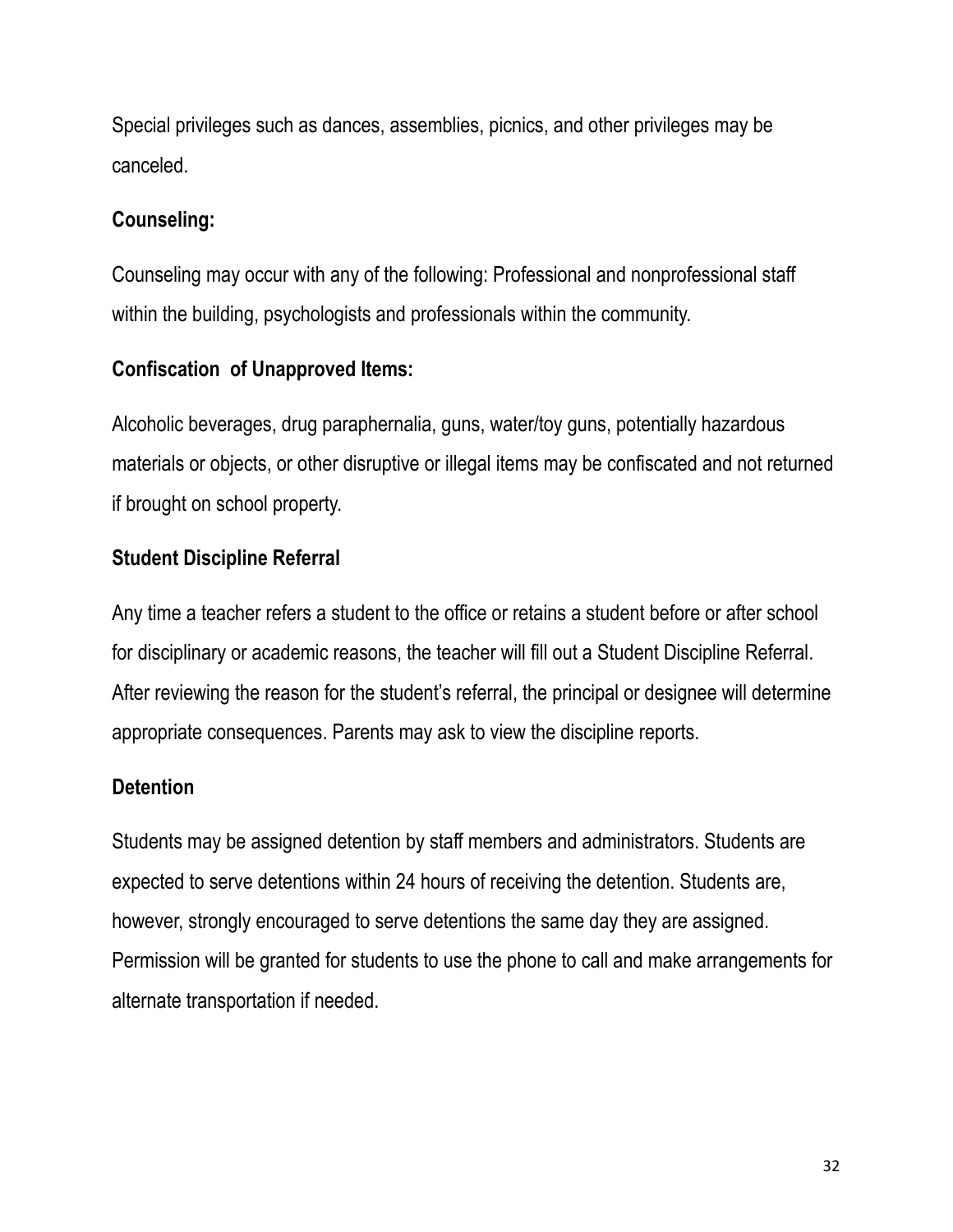Teachers may assign detention to be served either before or after school for misbehavior in class or for academic reasons. Students are expected to serve the entire length of the detention at one time unless extraordinary circumstances exist that prohibit this. Any special arrangements for serving this detention should be arranged in advance.

Detentions assigned by the administration shall be served before or after school. Students are expected to bring school work to complete or something to read while they serve detention. In some instances, a student may be assigned to serve their detention during lunch period. Students assigned detention after school will not be retained after school longer than 30 minutes without parent permission.

If a student neglects to serve a teacher-issued detention within the time allowed or agreed upon, the teacher may increase the detention time and the teacher will phone the parents to explain the situation or refer the student to administration. If the student still fails to serve the detention on time, further disciplinary actions may be warranted.

#### **Expulsion**

Expulsion is when a student's enrollment is officially terminated by the Board of Education. The Board of Education will determine if and/or when a student may re-enroll.

#### **Notification of Authorities**

The police, fire marshal, county attorney, or probation officers will be notified if deemed appropriate. Use/possession of tobacco products, controlled substances, and truancy are referred to in this handbook as directed by district policies. Those policies will be followed as outlined. Police will be called if deemed appropriate by the administration.

#### **Out-of-School Suspension:**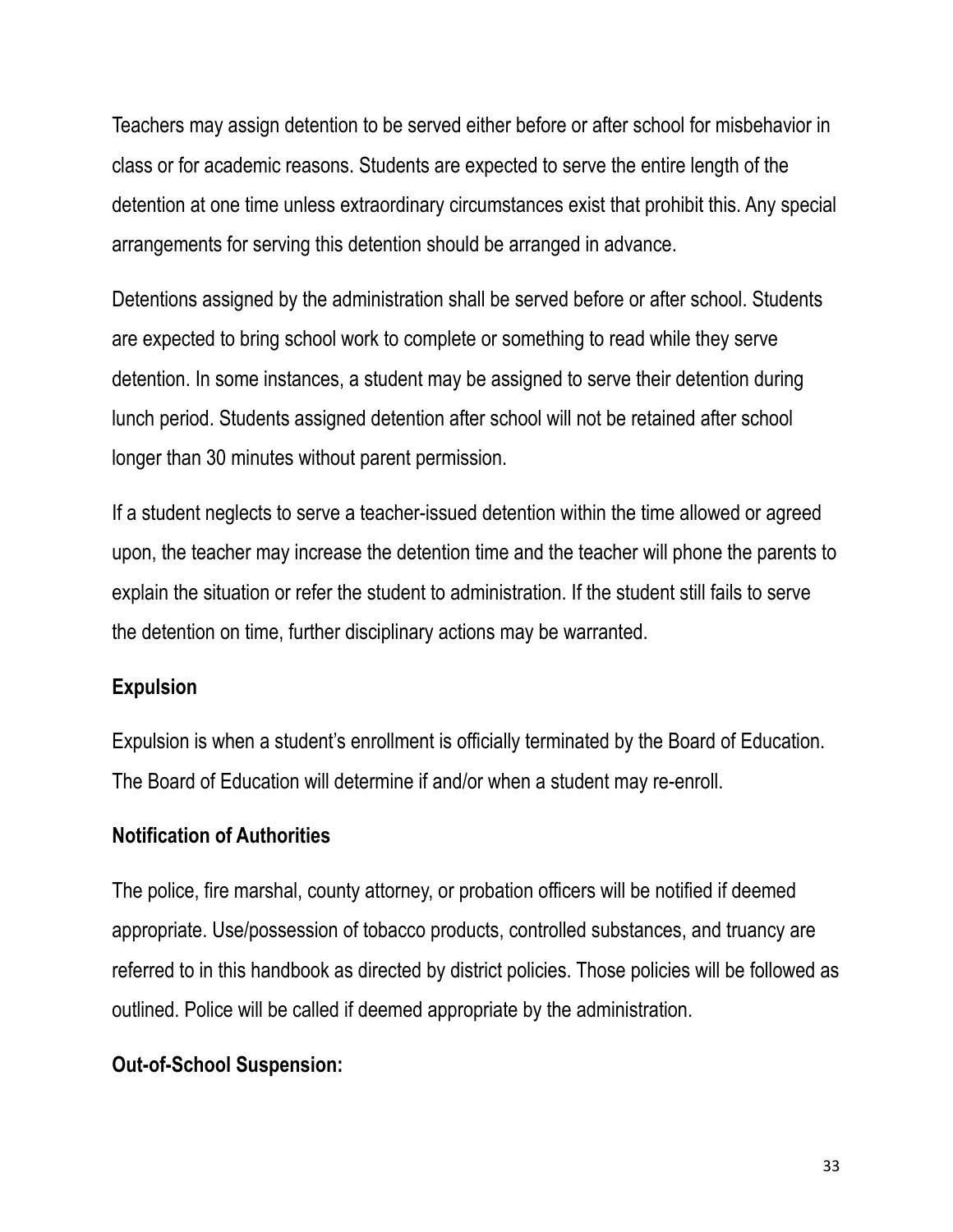The student is sent home for a period of time, usually 1 to 5 days. The student is not permitted to attend school functions, nor to be on any school district property during the time of suspension. Longer than normal suspensions are given during the final weeks of the school year. Students receiving suspensions the last few days of school may be required to return to school after school has been dismissed.

Students are sent home for any misbehavior on the last day of school. While at home, the student may do school work. It is the student's responsibility to obtain his/her assignments from the teachers and to return the completed work. The suspended student may request to return to school after 4:00 to collect the various assignments from his/her teachers. Classroom interruptions to obtain assignments for the suspended student will not be permitted.

#### **In-School Suspension**

When available students will be assigned an in-school suspension. Parents will be notified and a conference will be held with students to review expectations. School personnel will gather work for the student and they will spend up to an entire day working out of the classroom. Students will be expected to make up any work missed during that time.

#### **Parent Conferences**

Parents may be requested to come to the school for a conference with the administration, the counselors, and/or a particular teacher(s).

#### **Payment for Damages**

Students damaging the building or other people's property will be held financially responsible for payment of damages. Vandalism may also be reported to the Coralville Police.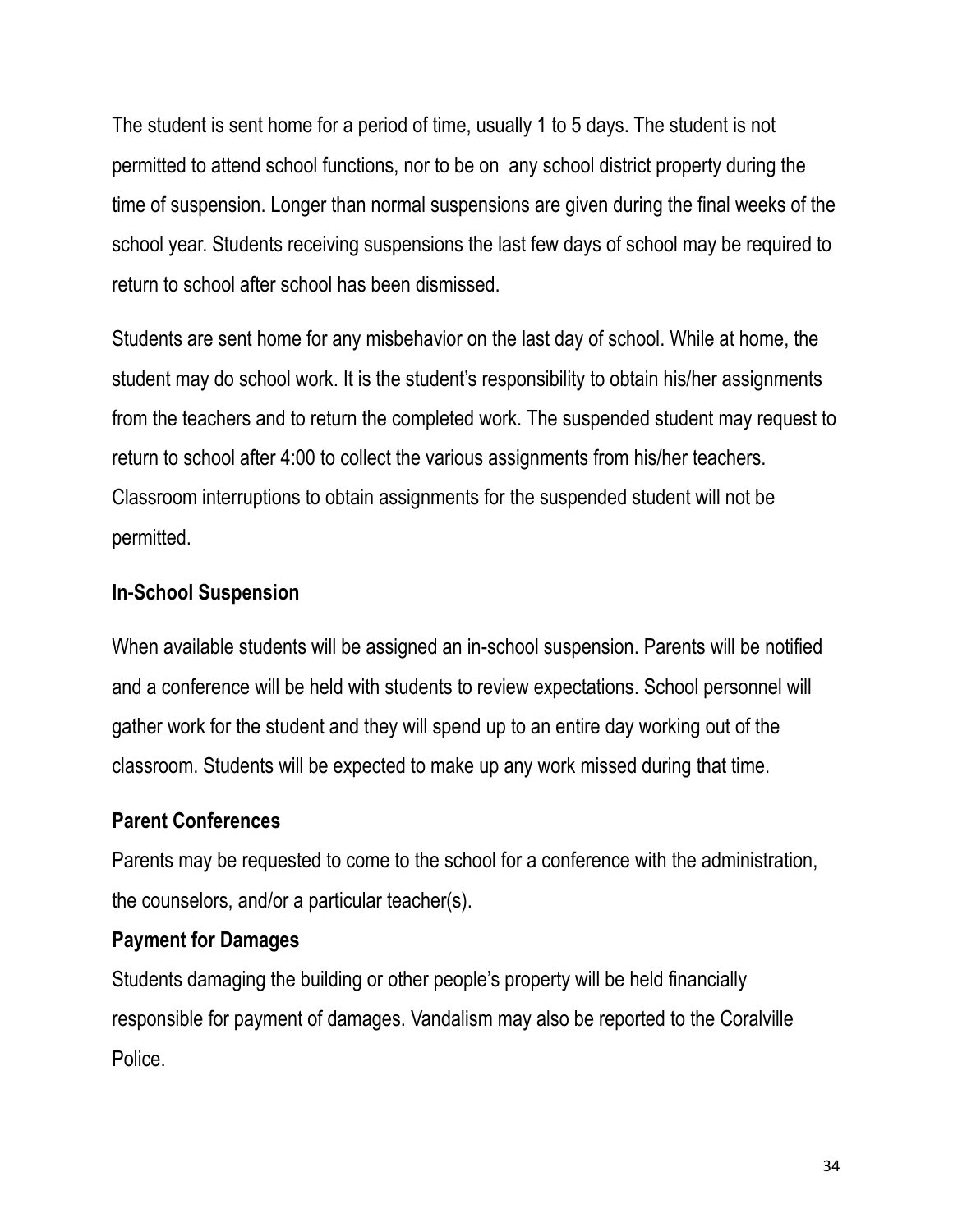# **Point Sheets**

The student is required to have a teacher verify his/her presence and behavior for each period of the day.

# **Work Option**

Work option is when the student may account for his/ her behavior by doing some constructive work within the building or on the school grounds. Work may be assigned if the student has damaged the building or created work for someone else.

# **Searches**

The principal/designee may search a student's person, personal property, locker, vehicle, or possessions if there is reasonable and articulable suspicion to believe the student is concealing evidence in violation of school policy or regulation and when the search is reasonably related to the basis for the search. "Strip searches" of students shall not be conducted by school personnel. Any item obtained by school officials, which is illegal or in violation of school policies or regulations, obtained by school officials, whether by the voluntary action of a student, by search of the student's person, personal property, locker, or on any other legal manner, may be confiscated by school officials and turned over to law enforcement authorities Administrative Regulation 502.1.

# **Grievances**

Any student has the right to file a formal complaint alleging misinterpretation and/or misapplication of school or school district rules or regulations, and/or noncompliance with Federal and/or State equal education/opportunity laws. Procedures have been established to insure fast and expedient resolution of grievances.

# **Student Records and Privacy Rights**

**DISSEMINATION OF INFORMATION**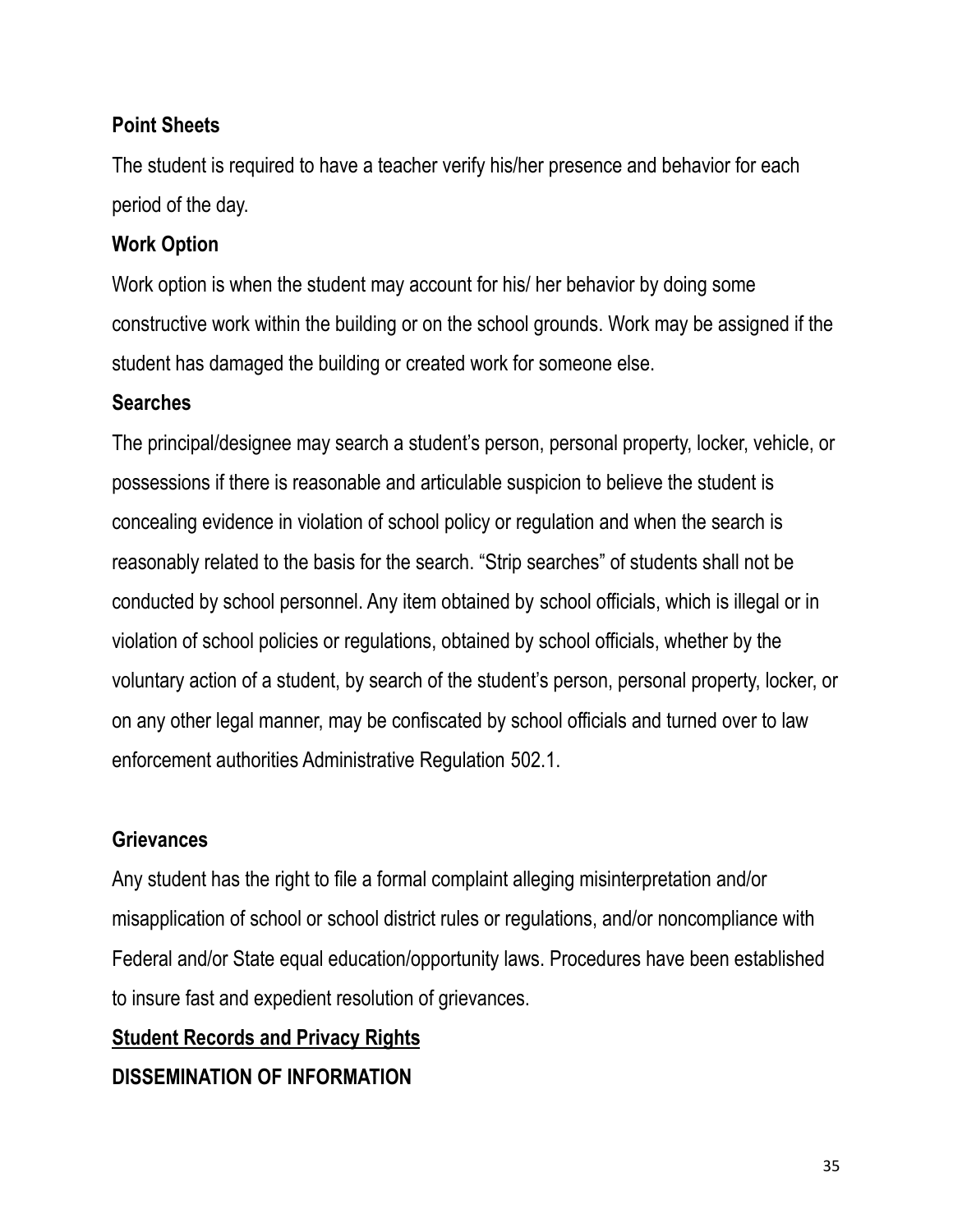Parents of students under age eighteen may review a student's educational record, obtain copies of materials in the record for a reasonable fee, write a response to material in the record, challenge the contents of the record and have the records explained. A student's parent/guardian who is interested in reviewing his/her child's educational record is requested to schedule time to review the record through the building principal. It is the interpretation of the United States Department of Education of the Buckley Privacy Act that all parents, not just custodial parents, have the right to see records, unless a binding legal document such as a court order or divorce decree says otherwise. The following persons, agencies, and organizations may have restricted access to student records without prior written consent of the parents or student over the age of eighteen years. Any other access to student records shall be only upon written consent or upon court order or legally issued subpoena. School officials and teachers with a legitimate educational interest.

1. Officials of other schools in which the student plans to enroll.

2. Representatives of state and local government when auditing and evaluating federal education programs.

3. When connected with a student's educational financial aid applications.

4. Government officials to which information is to be reported under state law adopted prior to November 19, 1974.

5. Organizations which process and evaluate standardized testing.

6. Accrediting organizations for accrediting purposes.

7. In connection with an emergency.

8. Student's records are reviewed and inappropriate material is removed periodically. These reviews take place when a student moves from elementary to junior high and from junior high to high school and when a student transfers out of the district. Records not of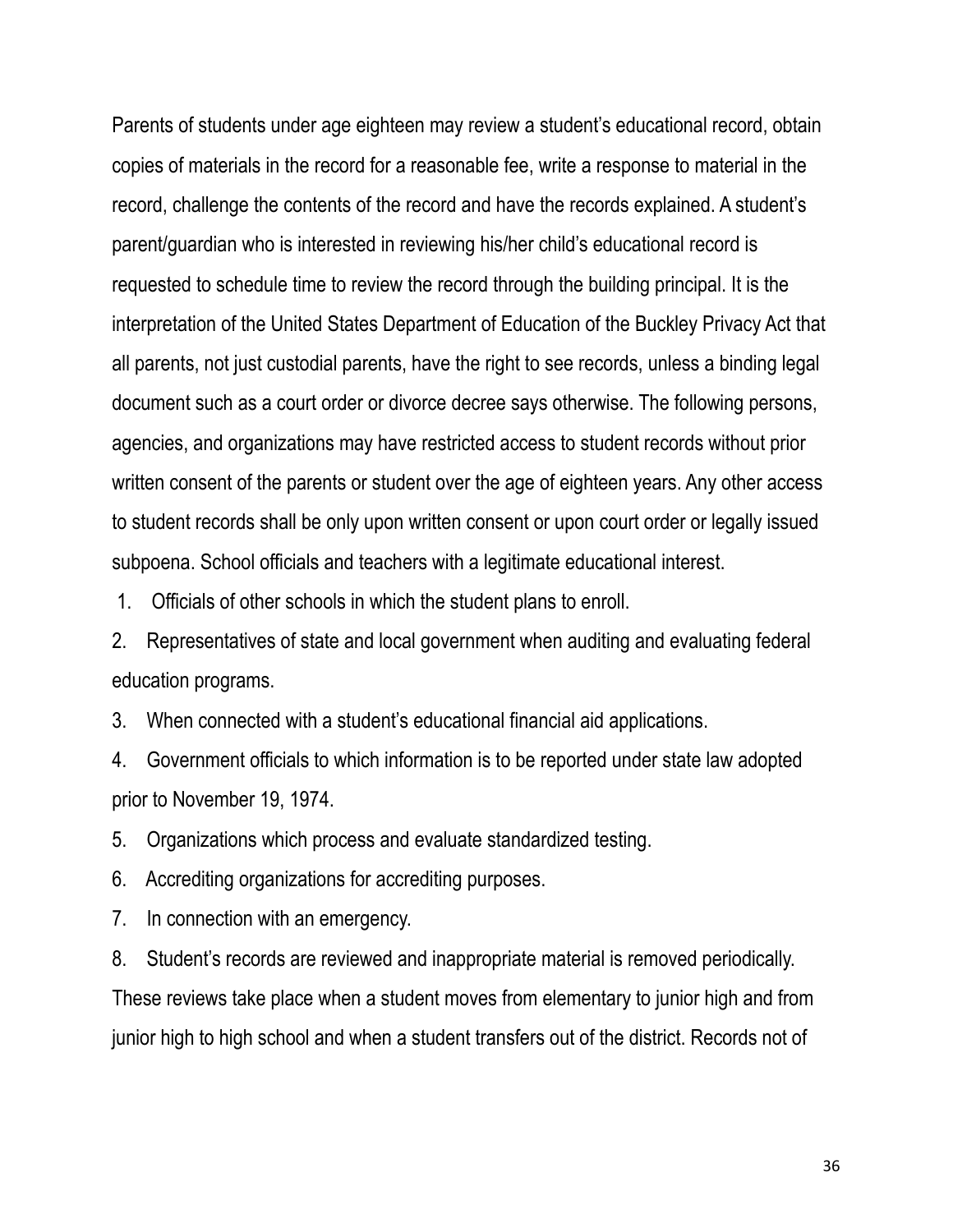permanent importance will be destroyed within five years of graduation or discontinued attendance.

Notification of Rights under the Family Educational Rights and Privacy Act (FERPA) for Secondary Schools The Family Educational Rights and Privacy Act (FERPA) affords parents and students over 18 years of age ("eligible students") certain rights with respect to the student's education records. These rights are:

1. The right to inspect and review the student's education records within 45 days of the day the School receives a request for access. Parents or eligible students should submit to the School principal [or appropriate school official] a written request that identifies the record(s) they wish to inspect. The School official will make arrangements for access and notify the parent or eligible student of the time and place where the records may be inspected.

2. The right to request amendment of the student's education records that the parent or eligible student believes to be inaccurate. Parents or eligible students may ask the School to amend a record that they believe is inaccurate. They should write the School principal, clearly identify the part of the record they want changed, and specify why it is inaccurate. If the School decides not to amend the record as requested by the parent or eligible student, the School will notify the parent or eligible student of the decision and advise them of their right to a hearing regarding the request for amendment. Additional information regarding the hearing procedures will be provided to the parent or eligible student when notified of the right to a hearing.

3. The right to consent to disclosures of personally identifiable information contained in the student's education records, except to the extent that FERPA authorizes disclosure without consent. One exception, which permits disclosure without consent, is disclosure to school

37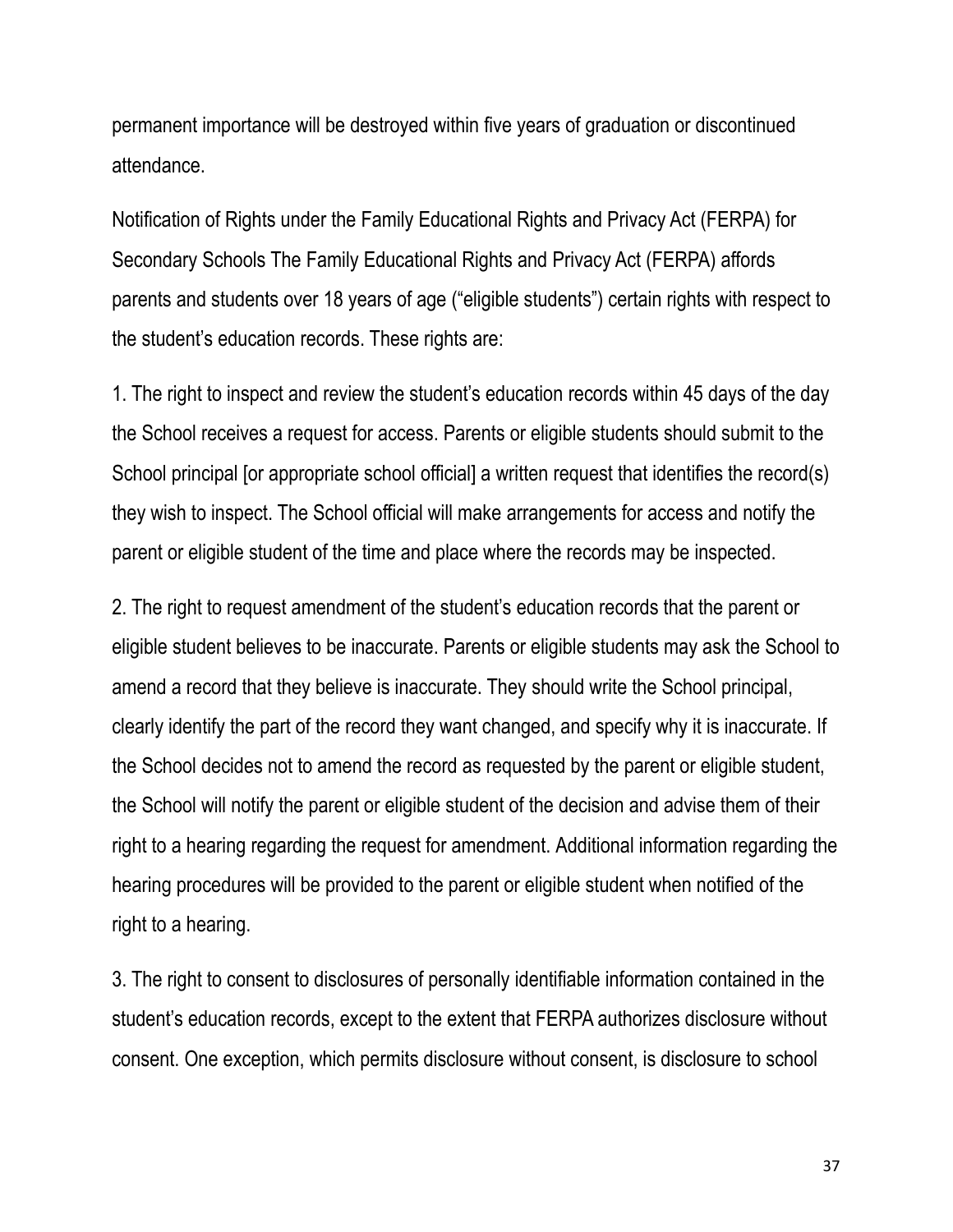officials with legitimate educational interests. A school official is a person employed by the School as an administrator, supervisor, instructor, or sup- port staff member (including health or medical staff and law enforcement unit personnel); a person serving on the School Board; a person or company with whom the School has contracted to perform a special task (such as an attorney, auditor, medical consultant, or therapist); or a parent or student serving on an official committee, such as a disciplinary or grievance commit- tee, or assisting another school official in performing his or her tasks. A school official has legitimate educational interest if the official needs to review an education record in order to fulfill his or her professional responsibility.

4. The right to file a complaint with the U.S. Department of Education concerning alleged failures by the School District to comply with the requirements of FERPA. The name and address of the Office that administers FERPA are:

Family Policy Compliance Office

U.S. Department of Education

400 Maryland Avenue, SW

Washington, DC 20202-4605

#### **RIGHT TO CHALLENGE**

Parents/guardians have the opportunity to challenge the contents of their child's education records to insure that the records are not inaccurate, misleading or in violation of the privacy of other rights of the student. A parent/guardian wishing to challenge the contents of the student's record shall make written application to the building principal. Forms entitled "Challenge to School Records" are available from the school office. If the challenging party and school cannot arrive at a mutually satisfactory agreement, the challenging party can request a hearing to determine the validity of the challenge Administrative Regulation.